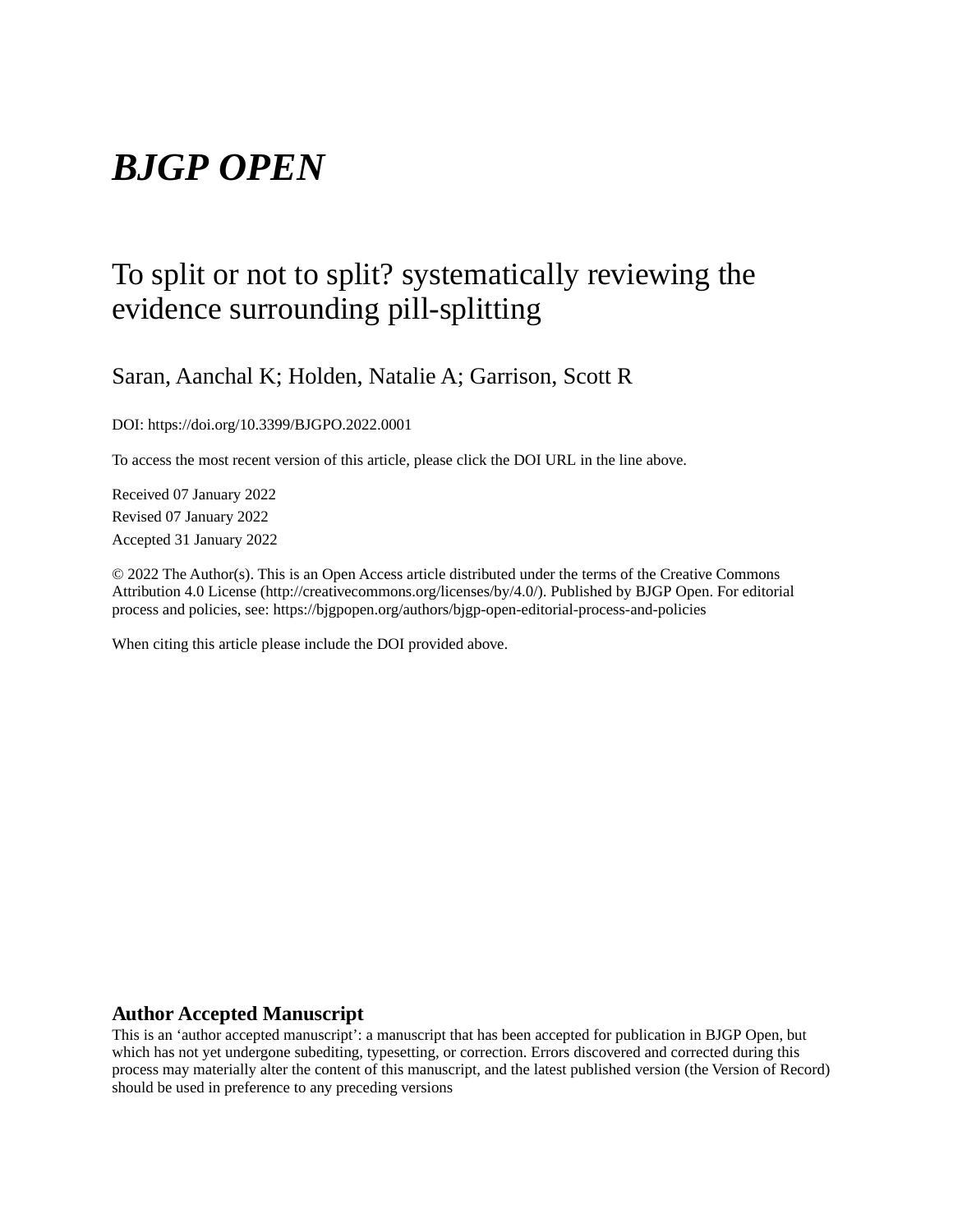# **To Split or Not to Split?**

Systematically reviewing the evidence surrounding pill-splitting

Aanchal K Saran, Natalie A Holden PharmD, Scott R Garrison MD, PhD

**Department of Family Medicine, University of Alberta, Edmonton, AB, Canada T6G 2T4** (AK Saran, SR Garrison)

**Faculty of Pharmacy and Pharmaceutical Sciences, University of Alberta, Edmonton, Alberta** (N A Holden)

Corresponding Author and Guarantor:  **Aanchal Saran** (medical student) Dept of Family Medicine 6-60 University Terrace, Edmonton, Alberta Canada T6G 2T4 aanchalp@ualberta.ca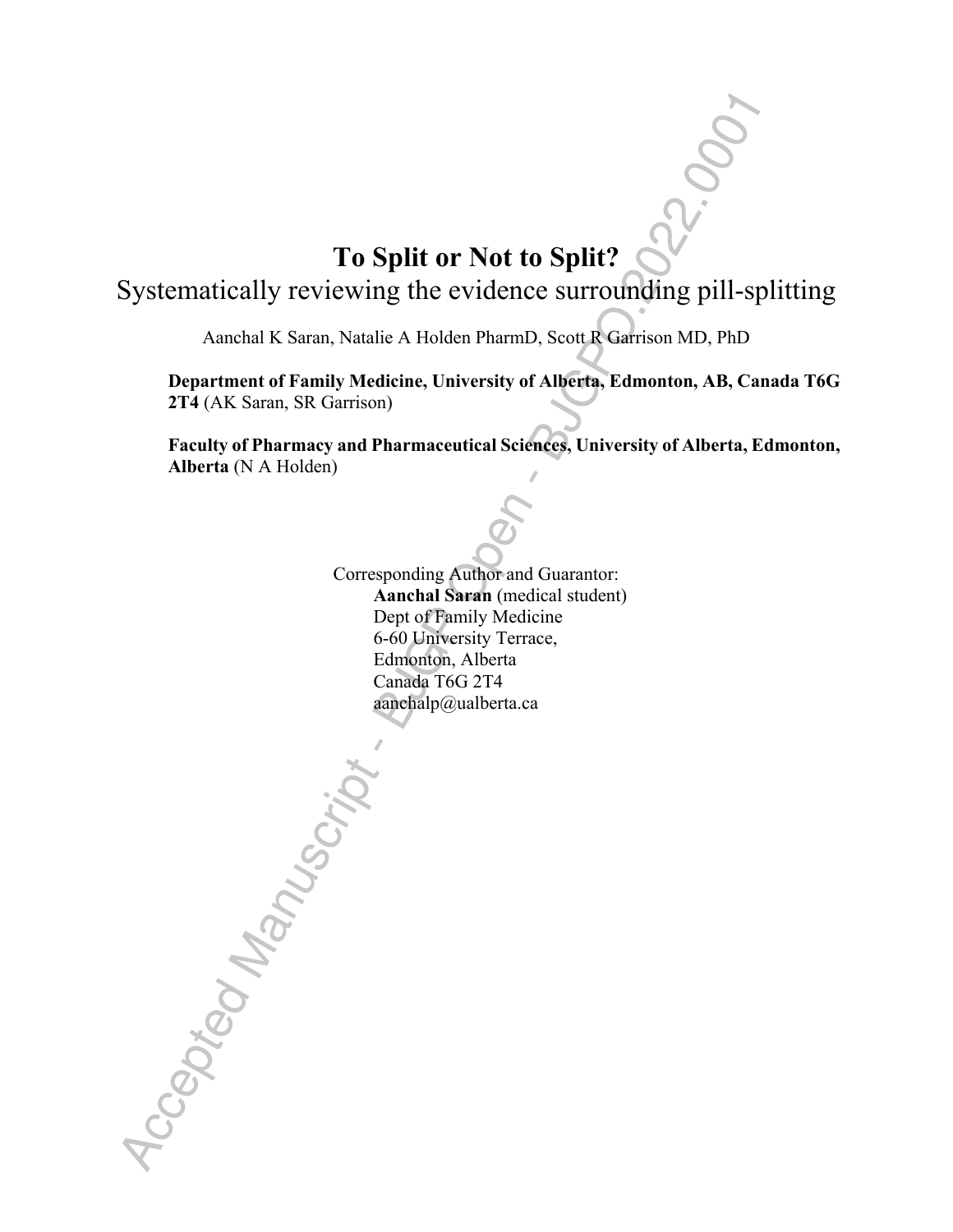# **To Split or Not to Split?**

Systematically reviewing the evidence surrounding pill-splitting

### **Abstract**

**Background:** Tablet splitting can provide dose flexibility, and cost savings. However, pharmaceutical representatives typically discourage the practice.

**Aim:** To identify and summarize all published concerns related to tablet splitting and to present the experimental evidence that investigates those concerns.

**Design and Setting:** Systematic review and qualitative synthesis of pill-splitting concerns and evidence.

**Methods:** Medline and EMBASE were searched, over all years of publication, for articles in English discussing the splitting of tablets/pills. Eligible articles included original research, narrative reviews, systematic reviews, and expert opinion.

**Results:** After removing duplicates, 1,837 potentially relevant articles underwent dual review and 1612 articles were excluded based on title and abstract. After examination of 225 full texts, 138 articles were included (1 systematic, 4 narrative reviews, 101 original research articles, and 32 opinion articles). The described concerns included difficulty breaking tablets, loss of mass, weight variability, chemical instability, overly rapid dosing if sustained-release medications are split, noncompliance, and patient confusion resulting in medication errors. We found no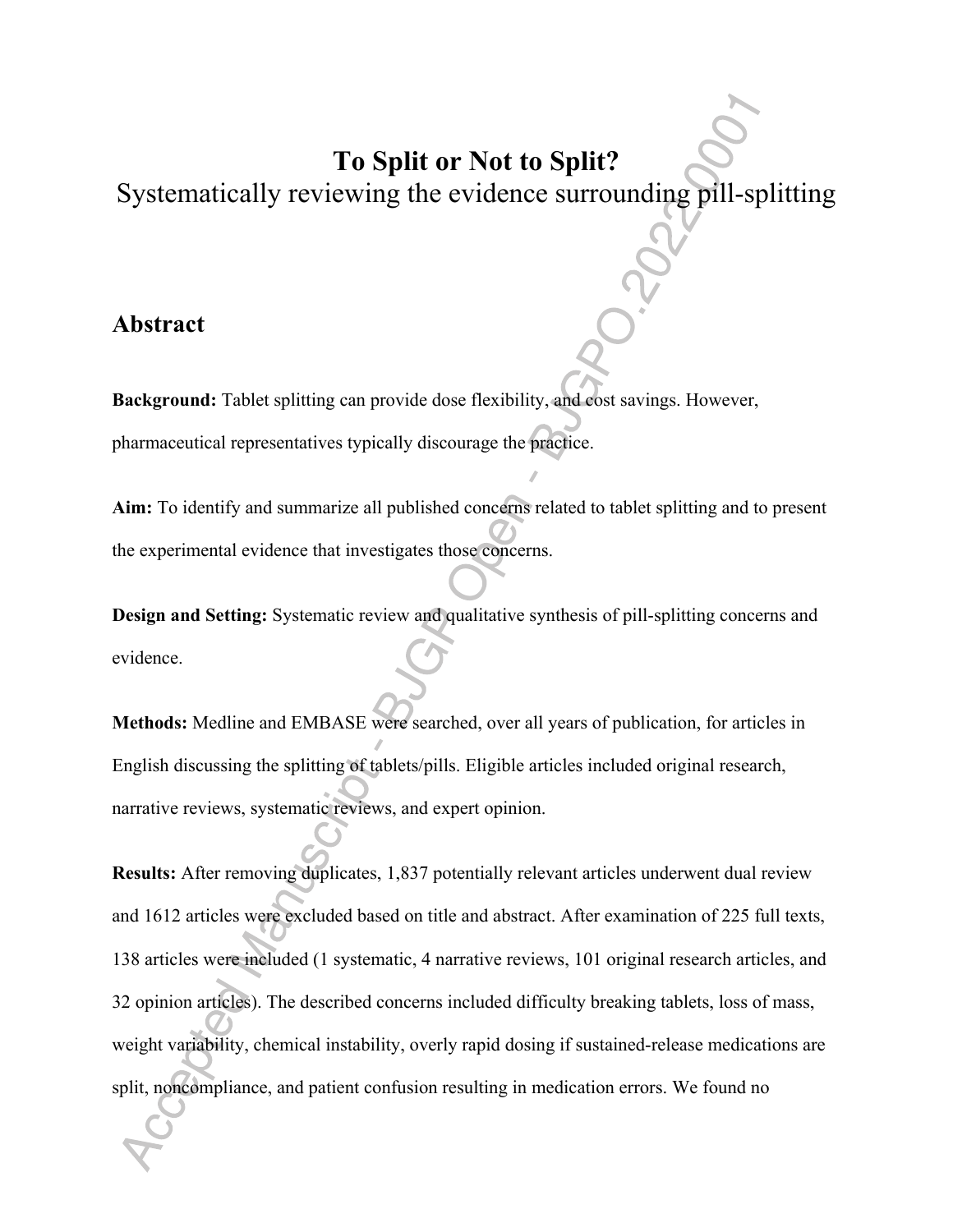substantive evidence to support concerns regarding loss of mass, weight variability, chemical instability, or noncompliance. Evidence does support 1) some older adults struggling to split tablets without pill splitters, and 2) the inappropriateness of splitting sustained-release preparations given the potential for alteration of the rate of drug release for some products.

**Conclusion:** With the exception of slow release tablets, which should not be split, and excepting those elders who may struggle to split tablets based on physical limitations, there is little evidence to support pill-splitting concerns.

#### *How this fits in*

In our experience, pharmaceutical representatives commonly discourage the splitting of their products. In the literature, concerns have been raised about difficulty breaking tablets, losing tablet mass, unequal splitting, chemical instability, confusion leading to medication errors, and the mistaken splitting of slow release preparations. Although some older adults may struggle to split tablets without pill-splitters, we found little to justify tablet-splitting concerns other than the need to avoid splitting slow release preparations. With the exception of slow release medications, tablet splitting to facilitate lower medication doses, and lower medication cost, appears safe.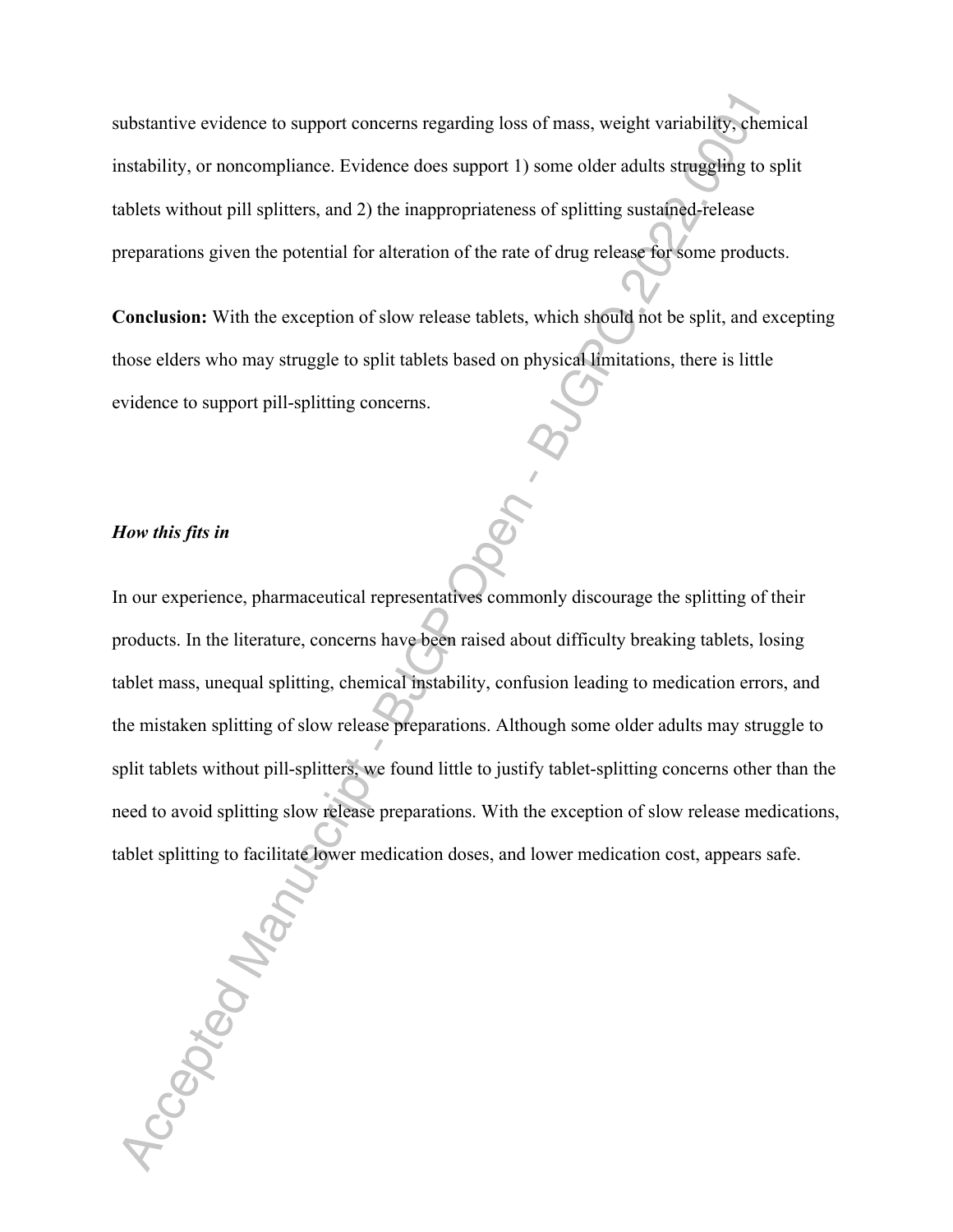### **Introduction**

Using the lowest effective dose of all medications is key to minimizing adverse drug effects in older adults, and in those with polypharmacy.1,2 Splitting tablets in half can help to achieve these lower doses, and often results in substantial cost savings for patients.<sup>3–5</sup> However, manufacturers commonly discourage the splitting of their products, and this leads some health care providers to be reluctant to suggest it.<sup>6</sup> In order to obtain more objective information on the safety of tablet splitting, we conducted a systematic review of the literature in which we gathered and synthesized 1) all arguments against tablet splitting, and 2) all original research which validated or refuted those concerns.

## **Methods**

#### **Review Process**

Dual reviewers were employed to evaluate titles and abstracts. A single reviewer assessed full texts for inclusion and extracted information. Two authors discussed and synthesized the data. As we were primarily interested in gathering and synthesizing both opinion, and non-clinical trial research related to tablet splitting, the usual PRISMA processes for evaluating study quality (which focus on clinical trials) did not apply.

#### **Databases and Search Criteria**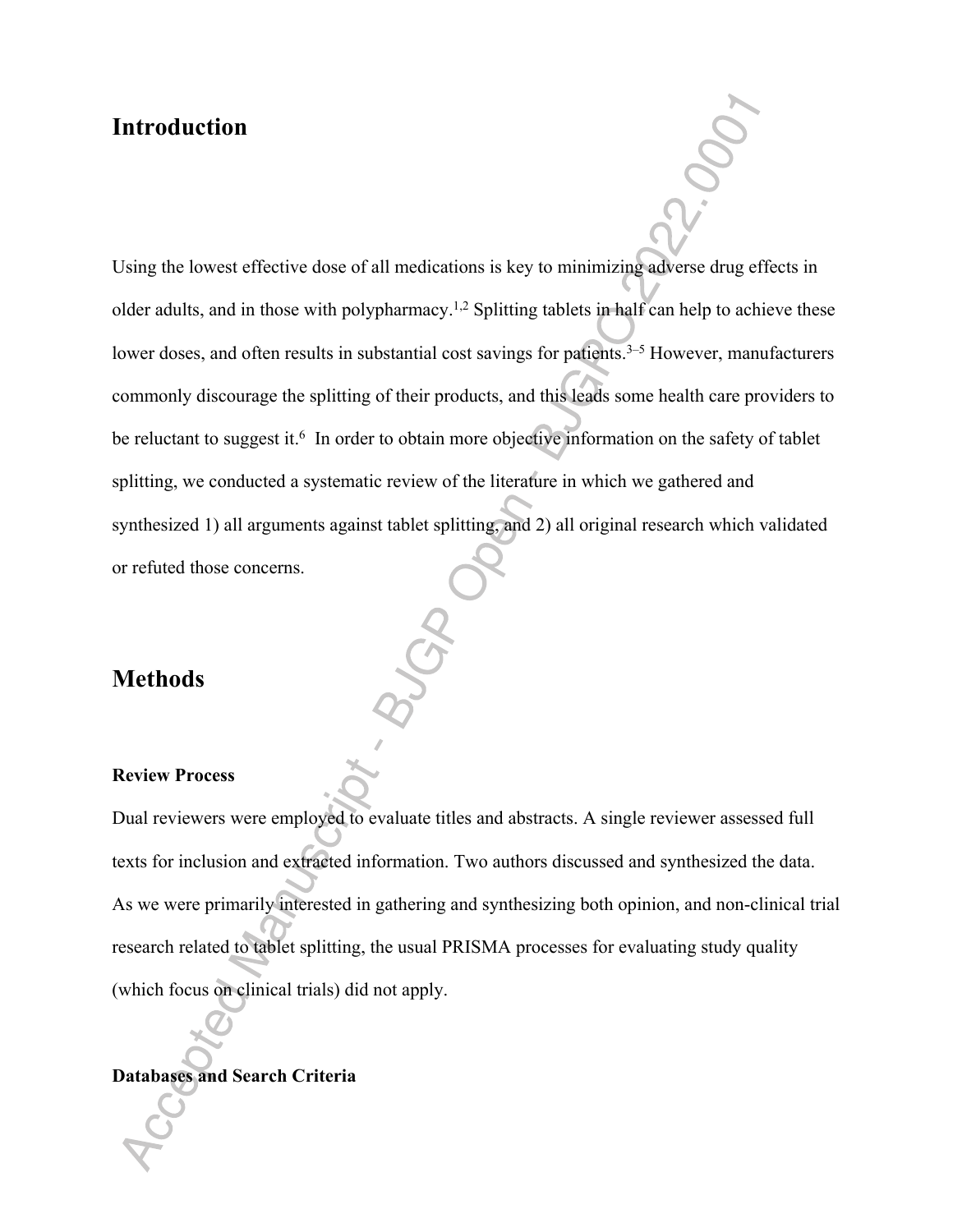On May 29, 2019 we searched Medline and EMBASE databases for eligible studies spanning all available years of publication. With the assistance of a medical librarian we developed searches (online supplement eMethods) centered on the concepts of tablet (tablet\*, pill, pills, capsule) and splitting (split\*, half, halv\*, divid\*, break\*, cut, cutting). The search was expanded under the heading of exp Tablets/ad [Administration & Dosage] and limited to the English language.

#### **Included Studies**

We obtained and read all studies discussing pill-splitting. This included original research, expert opinion, narrative review, and systematic review. Studies were excluded if pill-splitting was not a major focus of the paper or if the papers were not written in the English language.

### **Results**

The database search yielded a total of 2,425 articles, of which 588 were duplicates. We screened 1837 titles and abstracts for inclusion, and examined the full texts of 225 articles, of which 138 met our inclusion criteria and were included in our qualitative review (Fig 1). The characteristics of included publications is provided in Table 1. The list of included articles is available in the online supplement (eReferences), as is a table breaking each study down according to publication type and the concerns raised or addressed (Supplementary Table 1).

#### **Key Concern#1: Difficulty Breaking Tablets**

Concern that patients may struggle to split tablets was raised in 38 articles, and pertained to splitting both by hand, and using a pill-splitter. This concern focused on older adults potentially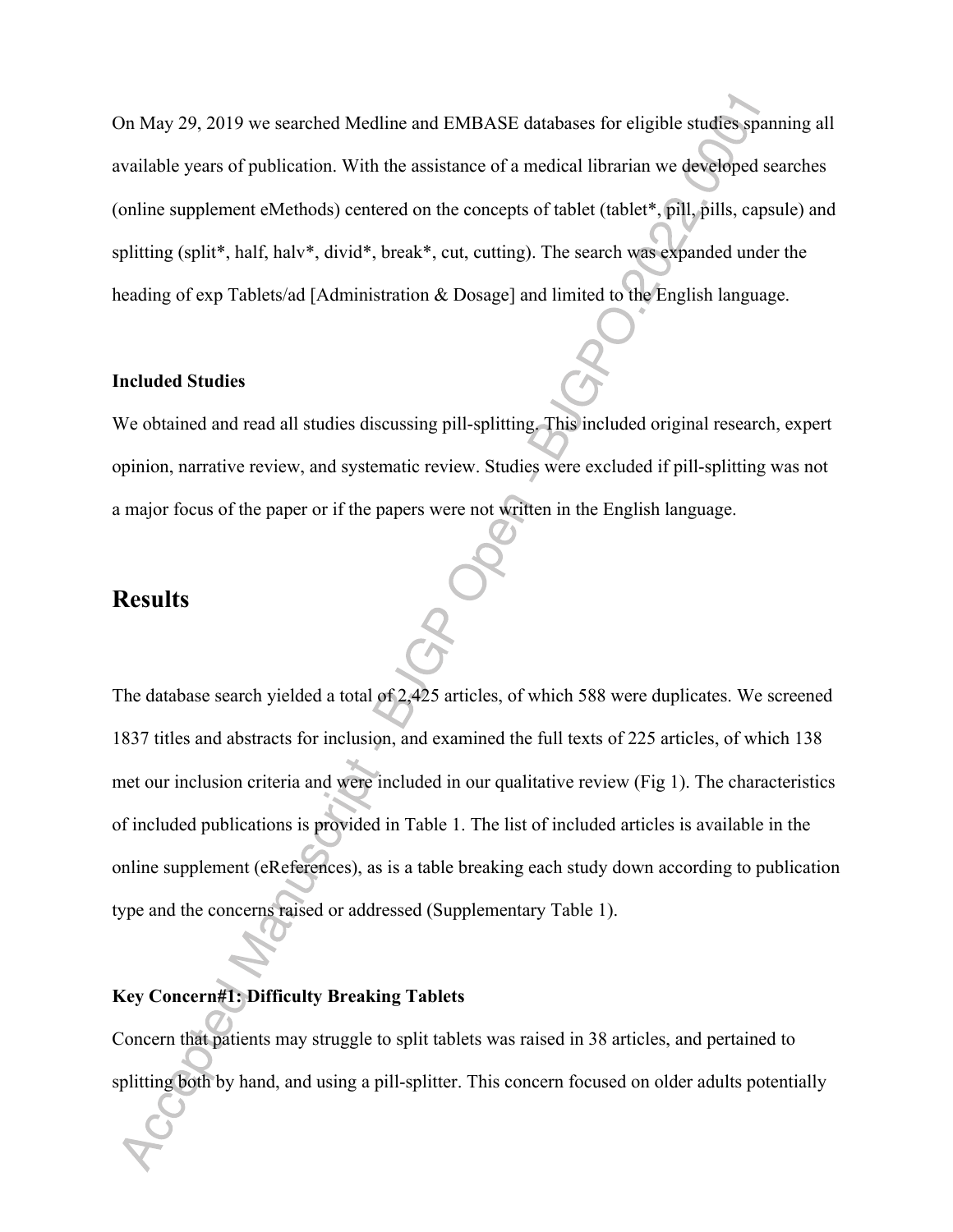being limited by diminished manual dexterity, visual or cognitive impairments.<sup>7–9</sup> Authors assumed tablets are harder to split when smaller, harder, and asymmetric in shape,<sup>10</sup> and that splitting is easier by pill splitter, than by hand. Score lines are expected to make splitting easier.<sup>7</sup>

#### **Evidence**

*Manual Splitting:* Of 120 elderly acute care patients admitted to a teaching hospital, 94 (78.3%) were unable to either break a scored tablet by hand unaided, or open a medication container manually.<sup>11</sup> Manual splitting was similarly self-reported as difficult by 29.7% of home-dwelling adults 70-years and older,<sup>12</sup> and 36% of home-dwelling adults over 75-years.<sup>13</sup> Geometry and composition of the tablet matter. Diabetics over 70-years were unable to split generic glyburide tablets 80% of the time, but only 30% failed to split a non-generic tablet with an easier to split design.<sup>14</sup> Younger adults split tablets by hand more successfully than older adults (78.2% vs 38.1%), but age didn't correlate with the accuracy of splitting tablets into equal halves when successfully split.<sup>7</sup>

*Use of a Pill Splitter:* Numerous studies support pill splitters making splitting easier.<sup>3,4,15</sup> Of 233 respondents to a survey (73% response rate) of Californian Air Force medical center patients asked to split lovastatin tablets to reduce costs (mean age 65-years), only 6% felt the splitter wasn't easy to use.<sup>16</sup> Similar results were reported for a convenience sample of 30 Dutch patients selected to have a wide variation in physical ability, and asked to split both a large and small round uncoated tablet. While 17% of all participants, and 42% of those 65-years and older, failed to split tablets by hand, all participants successfully split tablets using two types of splitters.<sup>17</sup> In another convenience sample of 30 older adults (mean 64.9-years), all successfully split a variety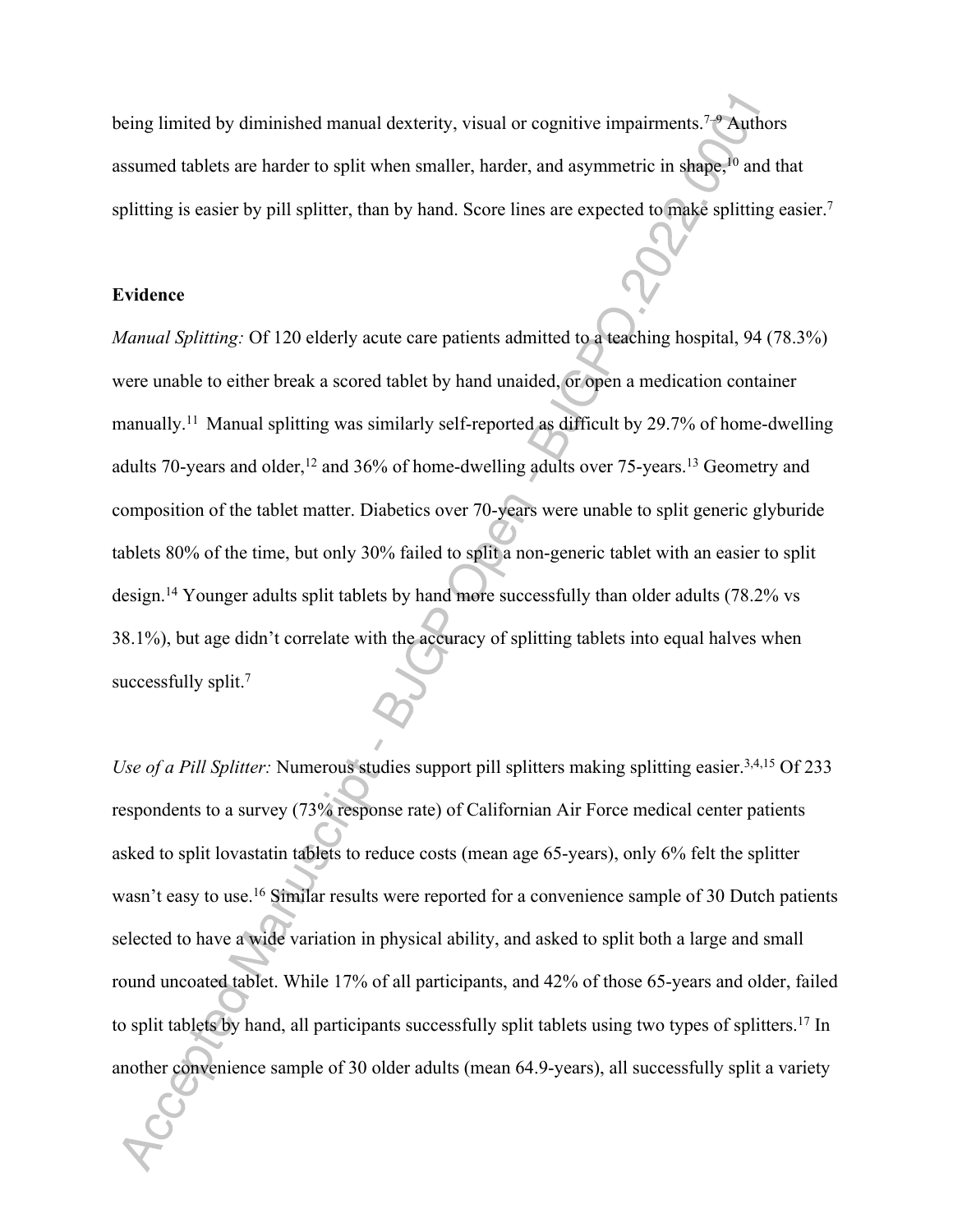of tablets, although accurately splitting tablets into equal halves was better in those given instructions on splitter use.<sup>18</sup> Overall, *evidence suggests splitting tablets by hand is challenging for some older adults, for whom pill-splitters, or assistance from pharmacists or family may be needed*. 19

### **Key Concern #2: Loss of Mass**

Concern that splitting could pulverise (turn to powder) a meaningful proportion of the tablet was raised in 29 articles. The resulting loss of mass could potentially lead to incorrect dosage, and contamination / health concerns for those unwittingly exposed to the residue. 7,20,21 If tablets fragment to a large degree, they may even need to be discarded, leading to increased healthcare  $costs<sup>22</sup>$ 

#### **Evidence**

Although losses of mass up to 14% have been observed for tablets split into quarters,<sup>23</sup> the average loss has been reported as 2.6% for round tablets, and "insignificant" when tablets are oblong (an elongated oval shape).<sup>24</sup> Multiple other studies describe loss of mass as acceptable or insignificant.4,25,26 Overall*, evidence suggests that loss of mass is negligible for the vast majority of medications.* 

#### **Key Concern #3: Chemical Instability**

Concern that split tablets would chemically or physically degrade was raised in 19 articles. Concerns centered on increased friability of split tablets, and chemical reaction with air, water, or light once coatings are breached, or packaging is removed. Splitting drugs with an enteric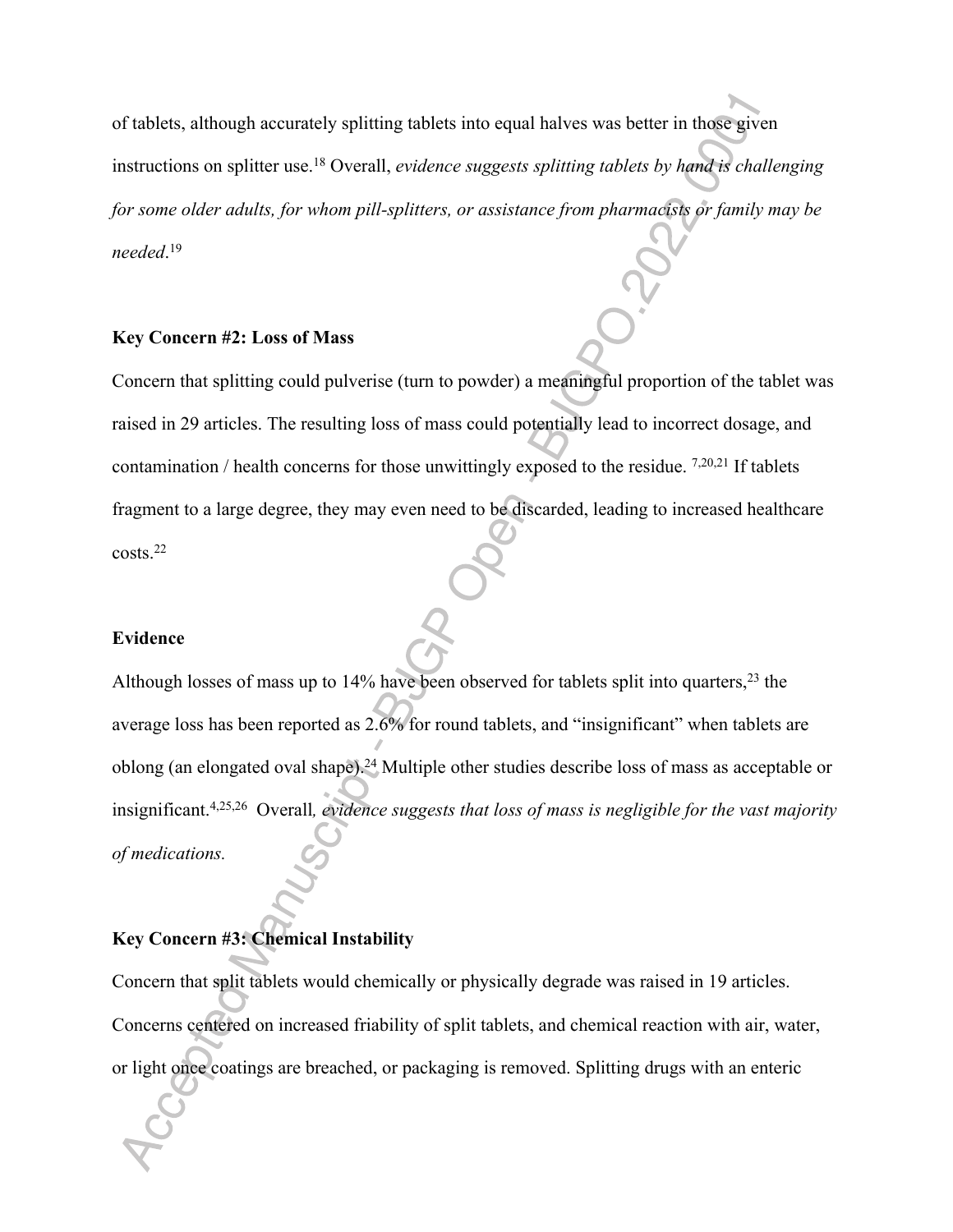coating, used as a protective barrier against stomach acidity, can also increase the rate of degradation within the gut.22,27–30 Potential consequences could include patients experiencing more adverse effects, or receiving lower effective doses of the active substance.<sup>25</sup>

### **Evidence**

One study assessed chemical stability of 11 quartered cardiovascular medications stored in plastic containers without light exposure 30-45 days post-split. Three of these 11 medications demonstrated decreased active drug including digoxin (mean drug concentration 68% of expected), spironolactone (82% of expected), and both generic and brand name amlodipine (91% and 93% of expected). Only the drop in digoxin concentration was believed clinically important.<sup>31</sup> Similarly, split tablets were considered chemically stable for levothyroxine (after 8 weeks at 25°C/60% relative humidity), aspirin (at 1 week of refrigeration ), and gabapentin (9 weeks at room temperature).<sup>30,32,33</sup> Another study found gabapentin, risperidone, and losartan to be chemically stable at 90 days ( $25^{\circ}C \pm 2^{\circ}C/60\% \pm 5\%$  relative humidity).<sup>34</sup>

More evidence on chemical stability of specific split medications is needed. However, *of the 16 studied medications we identified, only digoxin degraded fast enough for chemical instability to be considered clinically important.* Where medications are known to degrade, or where there is uncertainty, splitting only one tablet at a time should mitigate this concern. We found no studies examining bioavailability after enteric coated tablets were split.

#### **Key Concern #4: Weight/dose variability**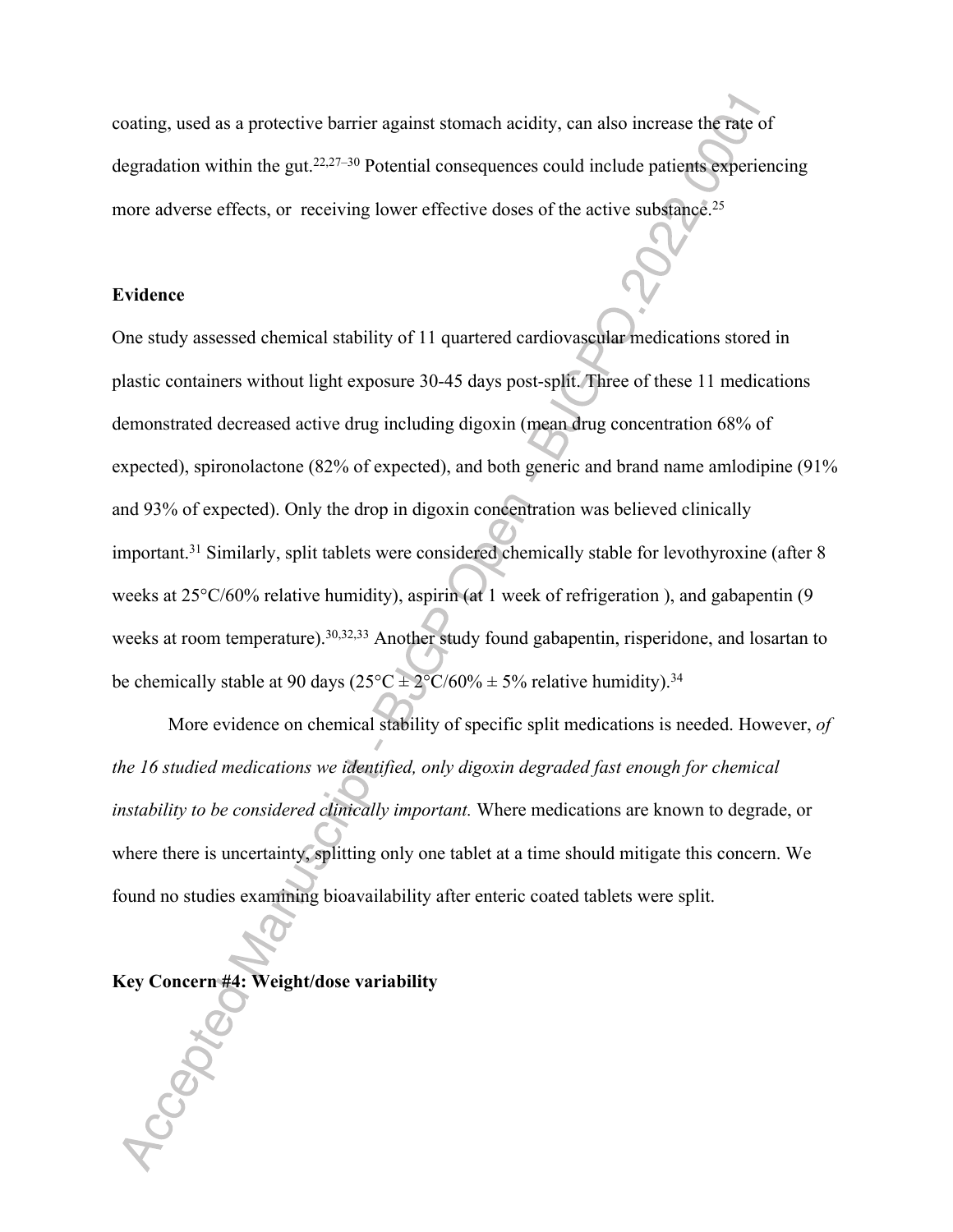Concern that tablets would split unequally, and hence vary in dosage, was raised in 93 articles.29,35–37 This could lead to under-dosing, or over-dosing, and was of particular concern for drugs with a narrow therapeutic index.19,38

#### **Evidence**

Several studies evaluated split tablet weight variability.<sup>26,31,39–41</sup> One study analyzed 560 pharmacy-dispensed split tablets of 22 drugs and found only 32 (5.7%) of 560 tablet halves to deviate more than 15% from the expected weight<sup>42</sup>. In contrast, 41.3% of 1752 hydrochlorothiazide tablets manually split (i.e. no pill splitter) by 94 healthy volunteers deviated from their expected weight by more than 10%.<sup>26</sup> Other studies reported less clinically significant weight variation upon splitting,<sup>25,43</sup> including studies reporting the drug content of half-tablets of warfarin and salbutamol, split by tablet splitter, to fall within USP specification criteria<sup>15,44</sup> In a study of scored and unscored tablets of Risperdal, Paxil and Zoloft, split by tablet-splitter, all half-tablets produced uniform dosages.<sup>45</sup> Similarly, for 30 lorazepam half-tablets, drug content was within 75-125% of expected for every half portion.<sup>41</sup>

 An argument against the clinical importance of weight variability, even where it does exist, is 1) average doses remain the same over time, 2) differences in body weight are likely to have greater influence on drug levels than the observed minor differences in tablet weight,<sup>46</sup> and 3) a 10% variation in a single dosage will not mean a 10% variation in steady state drug levels, especially for drugs with longer half-lives.<sup>47,48</sup> In terms of efficacy, multiple studies found no significant changes in total or LDL-cholesterol levels after splitting statins.49–51 Overall*, although minor weight variation is likely to occur to some extent, it is unlikely to be clinically important.*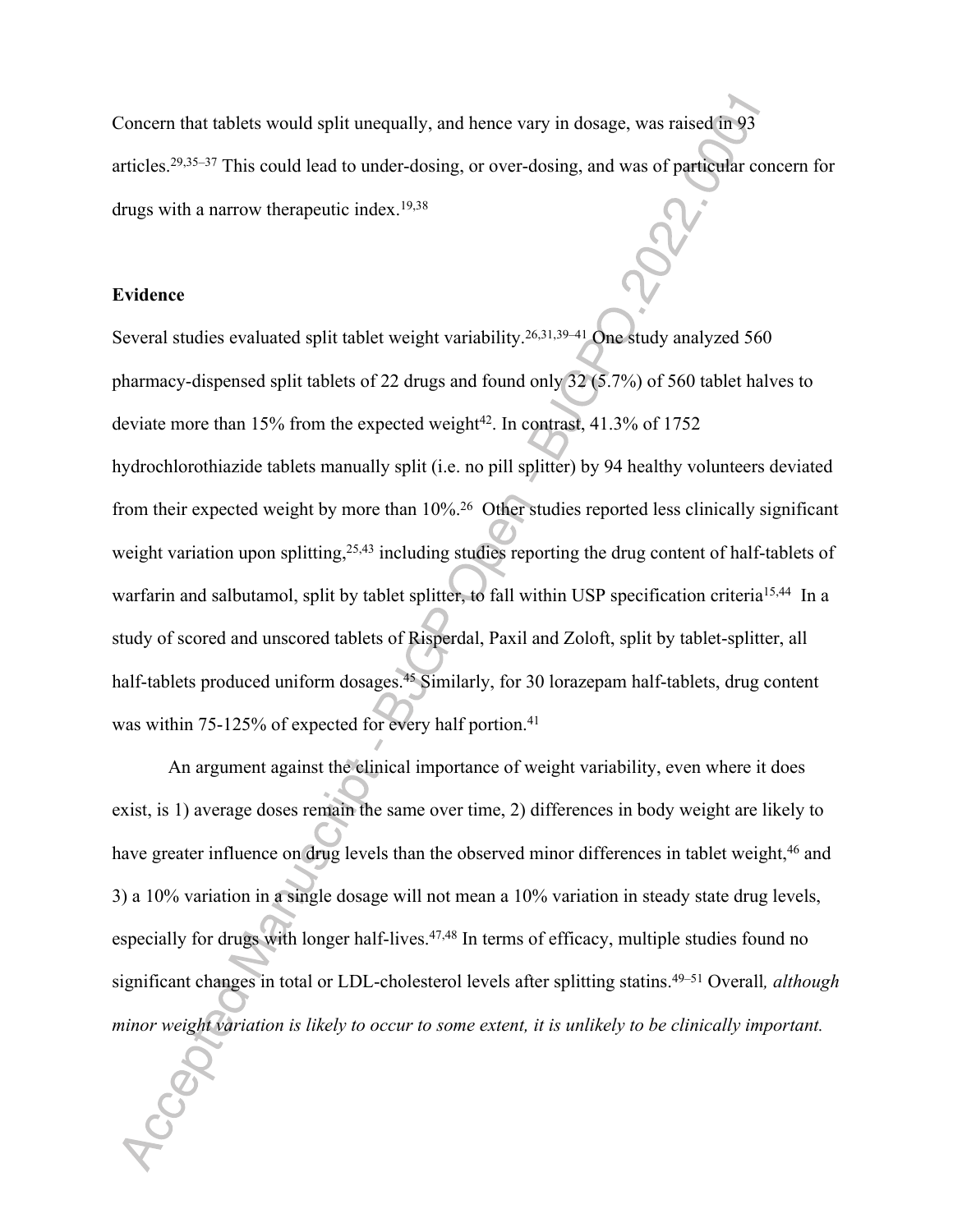#### **Key Concern #5: Sustained-release medications**

Concerns about splitting sustained-release medication was raised in 27 articles. Sustained-release of medications with short half-lives is commonly achieved either by slow-release external tablet coatings, or by embedding medication in a slowly degrading matrix. Splitting such preparations could compromise the release mechanism and result in overly rapid drug release, and potential harm from overdose.<sup>6,52,53</sup>

#### **Evidence**

While sustained-release preparations are not intended for splitting, it has been explored in some studies. Altered drug release kinetics were reported post-split for sustained-release matrix tablets of diltiazem,<sup>54</sup> and aspirin,<sup>53</sup> but not melatonin – although further cutting into quarters or crushing melatonin matrix tablets did alter release kinetics.<sup>55</sup> Film-coated verapamil tablets also retained their release characteristics upon splitting.<sup>56</sup> Overall, while some extended-release medications may be safe to split*, the impracticality of providers trying to remember which products can be split and which cannot, and the potential harm of overly rapid drug release, supports the generalization against splitting all slow-release products*. 57

#### **Key Concern #6: Confusion / Noncompliance**

Concern that directions to split tablets add complications that might confuse patients, or lead to non-compliance, was raised in 24 articles.<sup>28,35,58</sup> In particular, there was concern that patients could split the wrong medication, that splitting could lead to miscommunication with patients or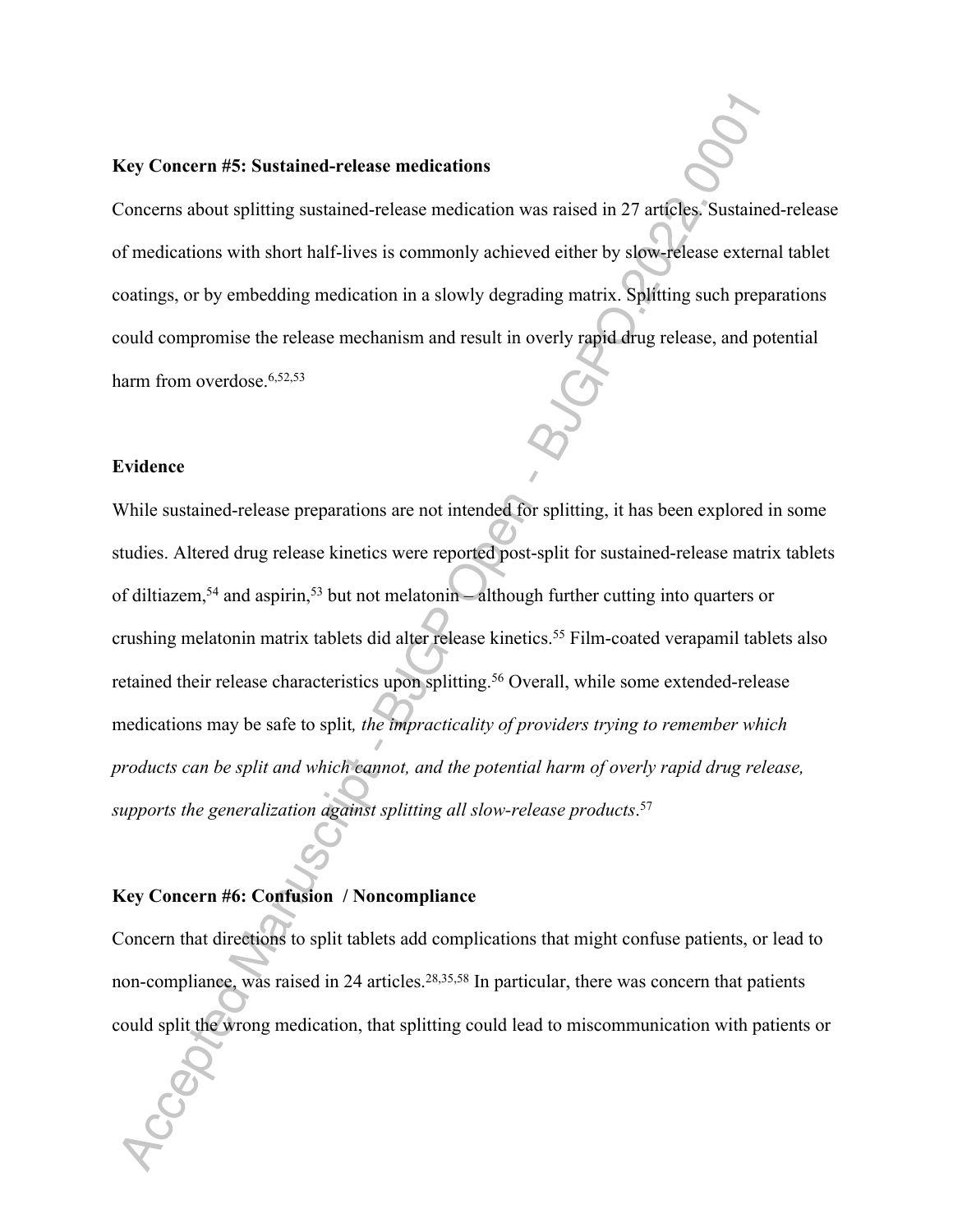pharmacists (such as 1/2 tablet being misinterpreted to mean 1-2 tablets), or that the extra hurdle to use the medication could lead come to stop it altogether.

#### **Evidence**

Using pill counting, patient questionnaire, and tracking the patient refill history of 105 fosinopril users, there was no significant difference in compliance for those who split fosinopril tablets, and those who did not.<sup>59</sup> This is consistent with reporting from a tablet-splitting program, which reported no compliance problems.<sup>16</sup> Another tablet-splitting program involving 2,019 patients reported only 7% of patients found tablet-splitting to influence their desire to take medication.<sup>51</sup> We found no studies examining the frequency of errors being made by patients or pharmacists.

Overall, while evidence is needed to explore whether confusion or miscommunication can lead to medication errors, *available evidence suggests compliance does not suffer when tablets are split*. For patients where confusion may be more likely, this problem can likely be overcome by bubble-packing by pharmacists, or weekly dosette box preparation by caregivers.

### **Discussion**

#### **Summary of main findings**

Concerns related to pill-splitting include difficulty breaking tablets, loss of mass, weight variability, chemical instability, disruption of slow-release mechanisms, confusion/medication error, and noncompliance. Of these, evidence supports only the concern that some frail elders may struggle to split tablets without a pill splitter, and the caution that slow-release tablets should not be split.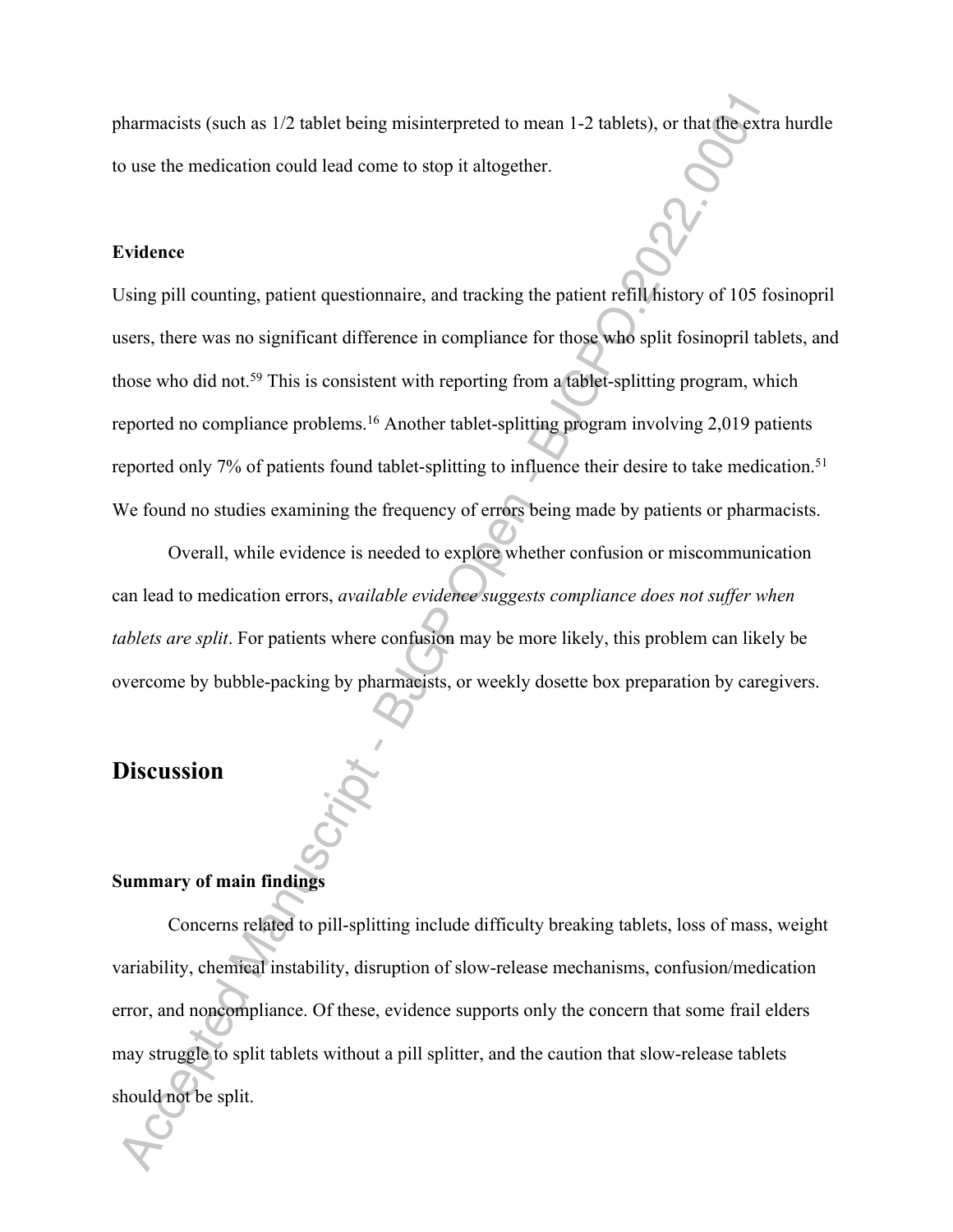#### **Strengths and limitations of the study**

Our findings are strengthened by having reviewed the literature systematically, with the use of dual reviewers in the review of titles and abstracts. They are limited by the qualitative nature of our synthesis, and the observational nature of much of the evidence. While including essentially all article types is a strength so far as enabling a broad perspective of the topic, it is also a limitation, in that the tools and templates for reporting a study's methods, findings, quality, and bias do not lend themselves to a collection of included studies that range from opinion to basic science.

#### **Comparison with existing literature**

Taken together, the evidence we have gathered supports the experience of tablet splitting programs that describe splitting tablets as safe, effective, and readily accepted by patients and providers,.<sup>5,51</sup> Our findings are at odds with narrative reviews that caution against pill-splitting.<sup>60</sup>

#### **Implications for future research and clinical practice**

Provided patients who would struggle to split tablets are assisted in doing so, and provided slow-release tablets are not targeted for splitting, tablet-splitting appears to be an effective tool for utilizing minimum effective doses, and reducing medication costs.

#### **Funding:**

This study received funding in the form of a grant from the Northern Alberta Family Medicine Fund (Dept of Family Medicine, University of Alberta)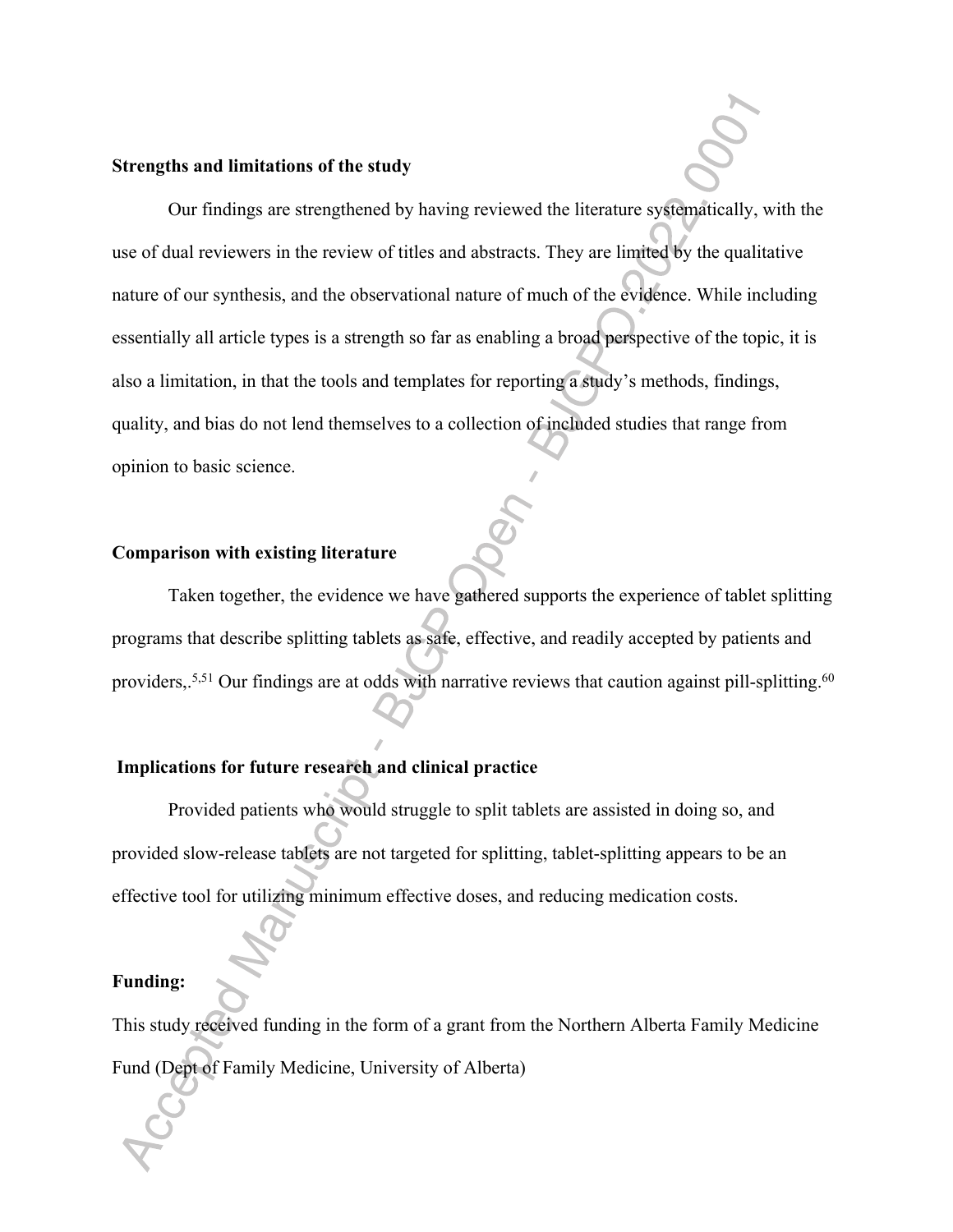### **Ethical Approval:**

Not applicable

#### **Competing Interest:**

The authors have declared no competing interests.

Accepted Manuscript Blogden - B

#### **Acknowledgements:**

The authors would like to thank Janice Kung, a Health Sciences Librarian at the University of

R2000

Alberta, for her invaluable assistance in building the electronic title search.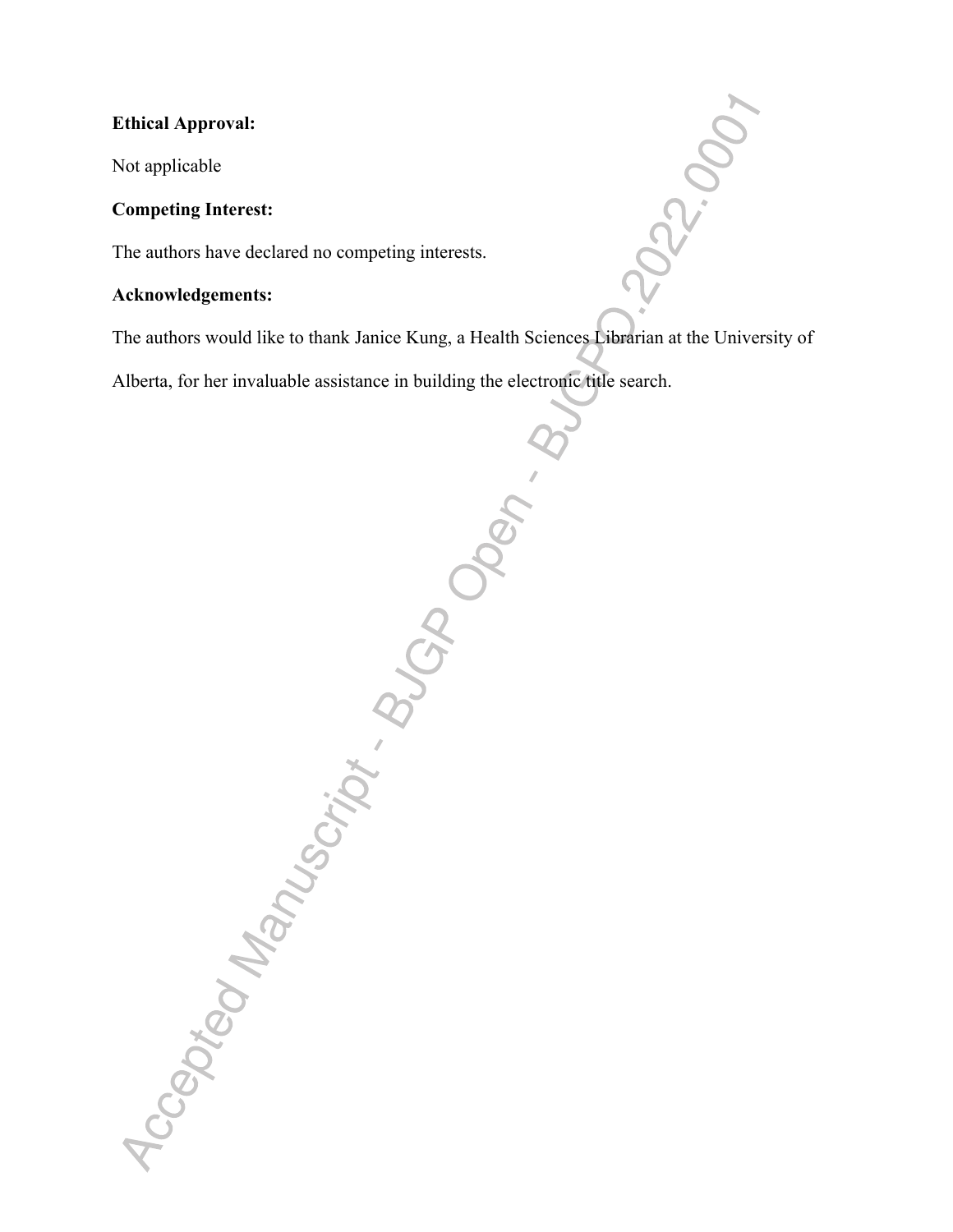#### **References**

- 1. Cohen JS. Tablet splitting: imperfect perhaps, but better than excessive dosing. *J Am Pharm Assoc (Wash)*. 2002;42(2):160-162. doi:10.1331/108658002763508443
- 2. Morreale A. Pill-splitting: Correctly used, it can benefit patients and serve society. *Drug Topics*. 2011;155(8):14.
- 3. Cohen CI, Cohen SI. Potential Cost Savings From Pill Splitting of Newer Psychotropic Medications. *Psychiatr Serv*. 2000;51(4):527-529. doi:10.1176/appi.ps.51.4.527
- 4. Fahelelbom K, Al-Tabakha M, Eissa N, Javadi J. Evaluation of Certain Pharmaceutical Quality Attributes of Lisinopril Split Tablets. *Sci Pharm*. 2016;84(4):646-653.

doi:10.3390/scipharm84040646

- 5. Carey H, Fondriest M. Cost-Savings From an Antipsychotic Tablet-Splitting Program. *P T*. 2017;42(6):384-393.
- 6. Navarro RP. Tablet Splitting: Much Ado About Nothing? *J Manag Care Spec Pharm*. 2009;15(3):272-274. doi:10.18553/jmcp.2009.15.3.272
- 7. Notenboom K, Vromans H, Schipper M, et al. Relationship between Age and the Ability to Break Scored Tablets. *Front Pharmacol*. 2016;7. doi:10.3389/fphar.2016.00222
- 8. Rodenhuis N, Barends DM, de Smet PAGM. Patient experiences with the performance of tablet score lines needed for dosing. *Pharm World Sci.* 2003;25(4):173-176. doi:10.1023/A:1024852529628
- 9. Barends DM, Groot DW, Frijlink HW, et al. Development of an in vivo test procedure for the ease of breaking of scored tablets. *Pharmeur Sci Notes*. 2005;2005(1):27-30.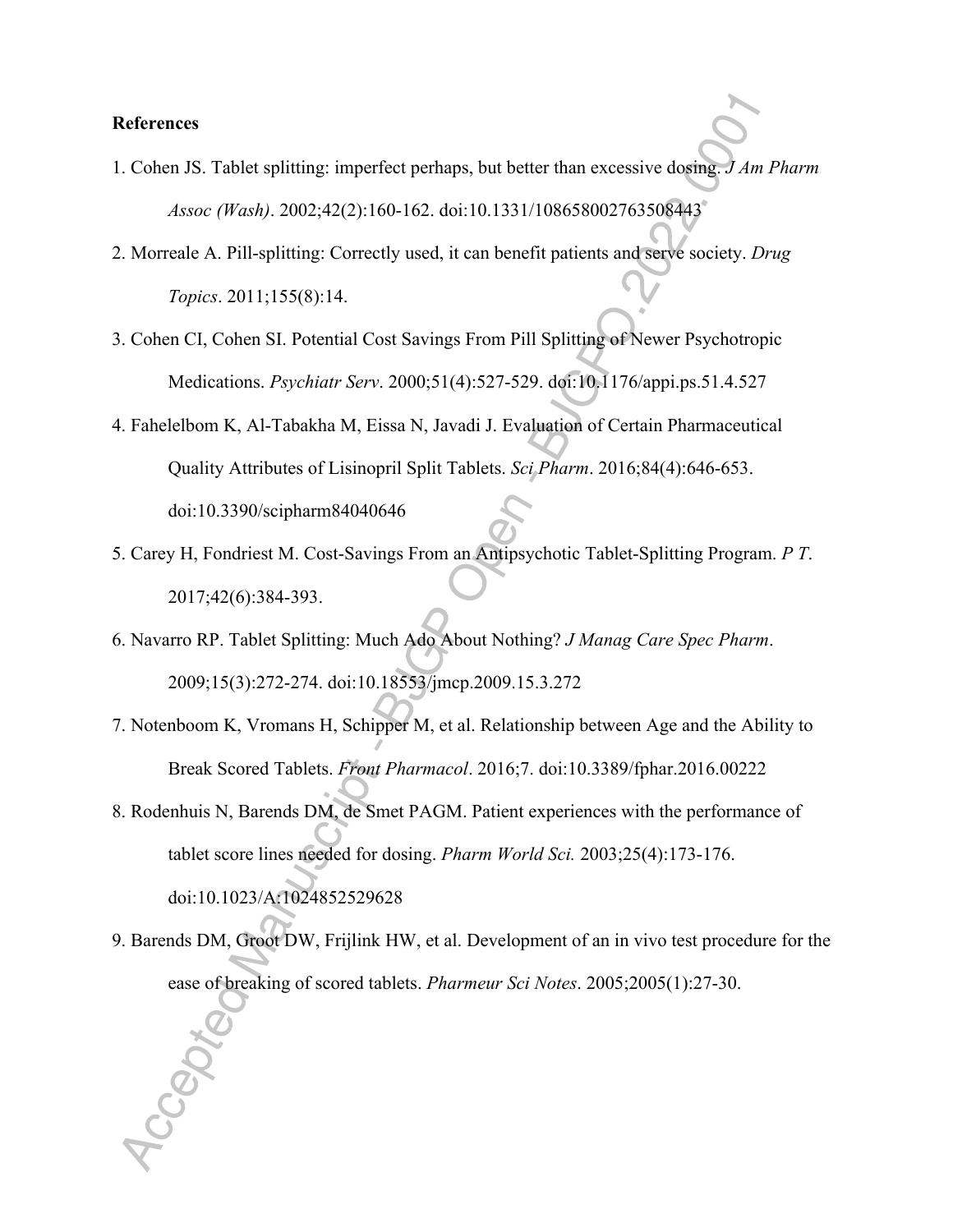- 10. van der Steen KC, Frijlink HW, Schipper CMA, Barends DM. Prediction of the ease of subdivision of scored tablets from their physical parameters. *AAPS PharmSciTech*. 2010;11(1):126-132. doi:10.1208/s12249-009-9365-411.
- 11. Atkin PA, Finnegan TP, Ogle SJ, Shenfield GM. Functional Ability of Patients to manage Medication Packaging: A Survey of Geriatric Inpatients. *Age Ageing*. 1994;23(2):113- 116. doi:10.1093/ageing/23.2.113
- 12. Mehuys E, Dupond L, Petrovic M, et al. Medication management among home-dwelling older patients with chronic diseases: Possible roles for community pharmacists. *J Nutr Health Aging*. 2012;16(8):721-726. doi:10.1007/s12603-012-0028-x
- 13. Denneboom W, Dautzenberg MGH, Grol R, De Smet P a. GM. User-related pharmaceutical care problems and factors affecting them: the importance of clinical relevance. *J Clin Pharm Ther*. 2005;30(3):215-223. doi:10.1111/j.1365-2710.2005.00636.x
- 14. Wilson M-MG, Kaiser FE, Morley JE. Tablet-Breaking Ability of Older Persons With Type 2 Diabetes Mellitus. *Diabetes Educ*. 2001;27(4):530-540. doi:10.1177/014572170102700408
- 15. Habib WA, Alanizi AS, Abdelhamid MM, Alanizi FK. Accuracy of tablet splitting: Comparison study between hand splitting and tablet cutter. *Saudi Pharm J*. 2014;22(5):454-459. doi:10.1016/j.jsps.2013.12.014
- 16. Carr-Lopez SM, Mallett MS, Morse T. The tablet splitter: Barrier to compliance or costsaving instrument? *Am J Health Syst Pharm*. 1995;52(23):2707-2708. doi:10.1093/ajhp/52.23.2707
- 17. Riet–Nales D, Donkerbroek L, Nicia A, et al. The development of a test battery to assess the hand–eye functions relevant in predicting easy and accurate tablet subdivision in older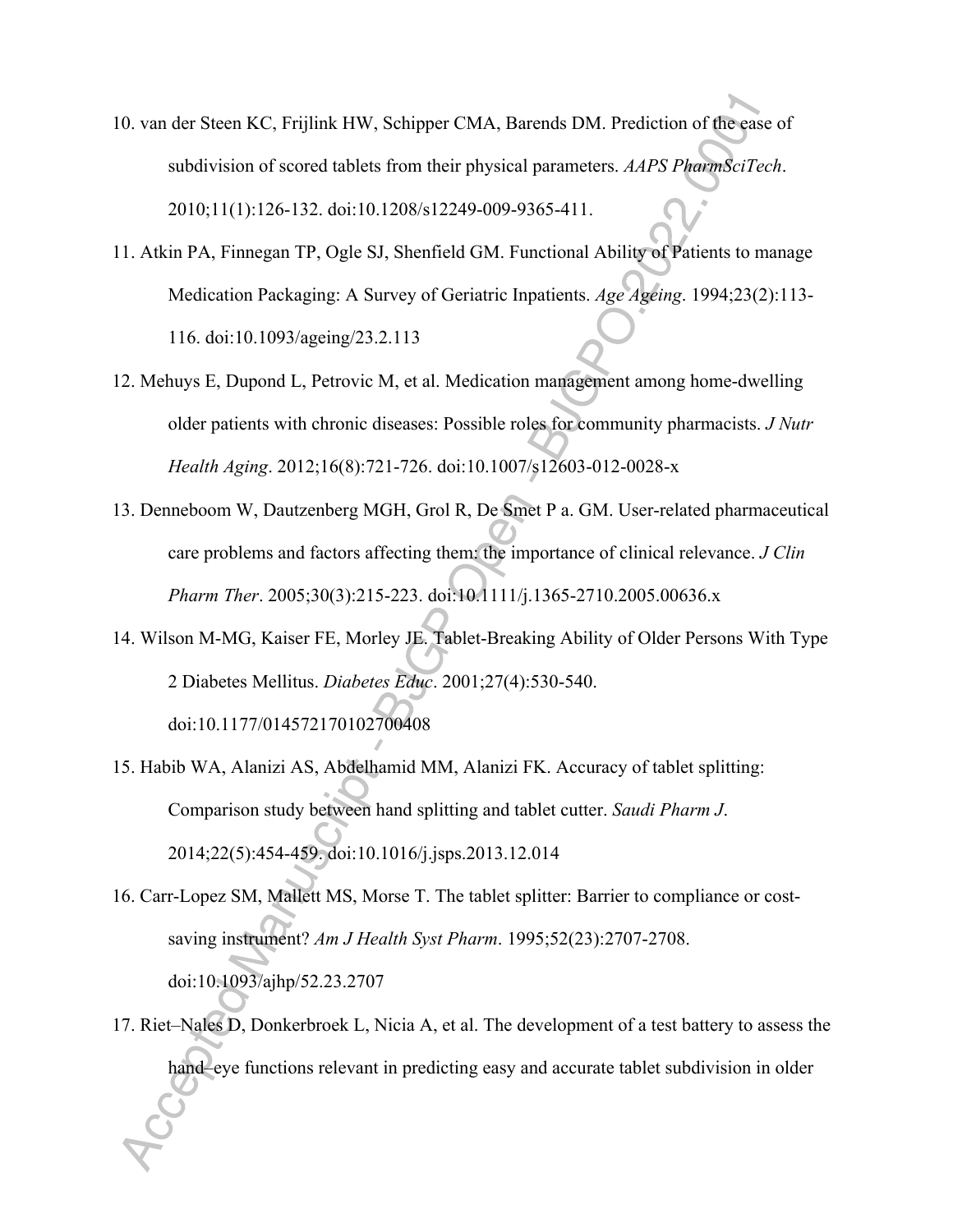people: A pilot study. *Br J Clin Pharmacol*. Published online February 11, 2020:bcp.14201. doi:10.1111/bcp.14201

- 18. Peek BT, Al-Achi A, Coombs SJ. Accuracy of tablet splitting by elderly patients. *JAMA*. 2002;288(4):451-452. doi:10.1001/jama.288.4.451
- 19. van Santen E, Barends DM, Frijlink HW. Breaking of scored tablets: a review. *Eur J Pharm Biopharm*. 2002;53(2):139-145. doi:10.1016/S0939-6411(01)00228-4
- 20. Allemann SS, Bornand D, Hug B, et al. Issues around the Prescription of Half Tablets in Northern Switzerland: The Irrational Case of Quetiapine. *BioMed Res Int*. 2015;2015:1-8. doi:10.1155/2015/602021
- 21. Bachynsky J, Wiens C, Melnychuk K. The Practice of Splitting Tablets: Cost and Therapeutic Aspects. *Pharmacoeconomics*. 2002;20(5):339-346. doi:10.2165/00019053- 200220050-00005
- 22. Quinzler R, Gasse C, Schneider A, et al. The frequency of inappropriate tablet splitting in primary care. *Eur J Clin Pharmacol*. 2006;62(12):1065-1073. doi:10.1007/s00228-006- 0202-3
- 23. Biron C, Licznar P, Hansel S, Schved JF. Oral Anticoagulant Drugs: Do not Cut Tablets in Quarters. *Thromb Haemost*. 1999;82(09):1201-1201. doi:10.1055/s-0037-1614356
- 24. Gupta P, Gupta K. Broken Tablets: Does the Sum of the Parts Equal the Whole? *Am J Health Syst Pharm*. 1988;45(7):1498-1498. doi:10.1093/ajhp/45.7.1498
- 25. Vranić E, Uzunović A. Influence of Tablet Splitting on Content Uniformity of Lisinopril/Hydrochlorthiazide Tablets. *Bosn J Basic Med Sci*. 2007;7(4):328-334. doi:10.17305/bjbms.2007.3022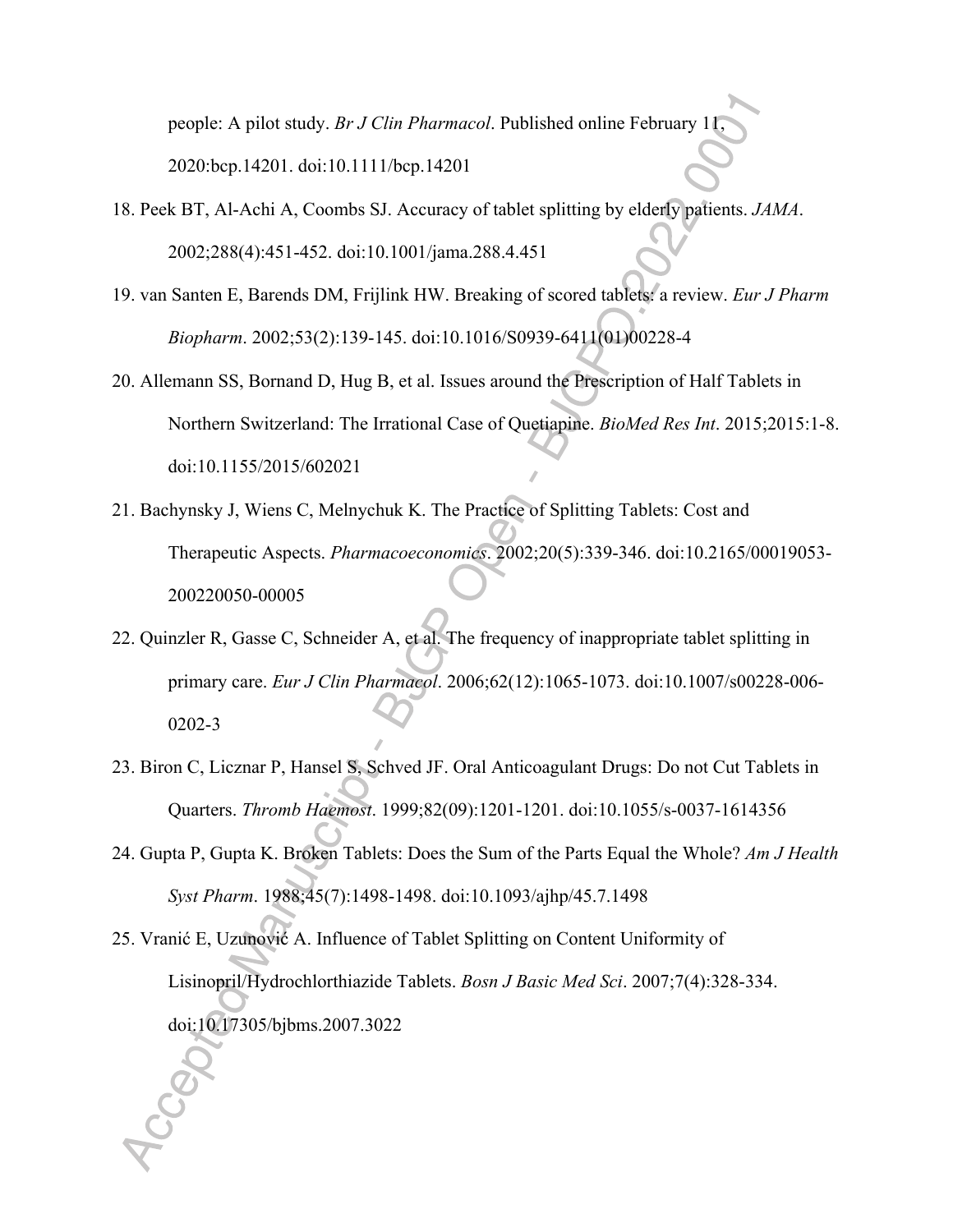- 26. McDevitt JT, Gurst AH, Chen Y. Accuracy of tablet splitting. *Pharmacotherapy*. 1998;18(1):193-197.
- 27. Oberoi RK, Zhao W, Sidhu DS, et al. A Phase 1 Study to Evaluate the Effect of Crushing, Cutting Into Half, or Grinding of Glecaprevir/Pibrentasvir Tablets on Exposures in Healthy Subjects. *J Pharm Sci*. 2018;107(6):1724-1730. doi:10.1016/j.xphs.2018.02.015
- 28. Mosena MS, Merwe E van der. The appropriateness and risks of tablet splitting. *S Afr Pharm J.* 2009;76(7):30-36.
- 29. Marriott JL, Nation RL. Splitting tablets. *Aust Prescr*. 2002;25(6):133-135. doi:10.18773/austprescr.2002.131
- 30. Volpe DA, Gupta A, Ciavarella AB, et al. Comparison of the stability of split and intact gabapentin tablets. *Int J Pharm*. 2008;350(1-2):65-69. doi:10.1016/j.ijpharm.2007.08.041
- 31. Margiocco ML, Warren J, Borgarelli M, Kukanich B. Analysis of weight uniformity, content uniformity and 30-day stability in halves and quarters of routinely prescribed cardiovascular medications. *J Vet Cardiol*. 2009;11(1):31-39. doi:10.1016/j.jvc.2009.04.003
- 32. Shah RB, Collier JS, Sayeed VA, et al. Tablet Splitting of a Narrow Therapeutic Index Drug: A Case with Levothyroxine Sodium. *AAPS PharmSciTech*. 2010;11(3):1359-1367. doi:10.1208/s12249-010-9515-8
- 33. Mylrea M, Robertson S, Haywood A, Glass B. Stability of Dispersible Aspirin Tablets Repacked into Dosette Boxes. *J Pharm Pract Res*. 2012;42(3):204-207. doi:10.1002/j.2055-2335.2012.tb00171.x
- 34. Seong S, Shin J-Y, Kim D, et al. The effect of tablet splitting on the mass loss, uniformity, and stability: by hand or splitter? *JAASP*. 2019;8:7-14.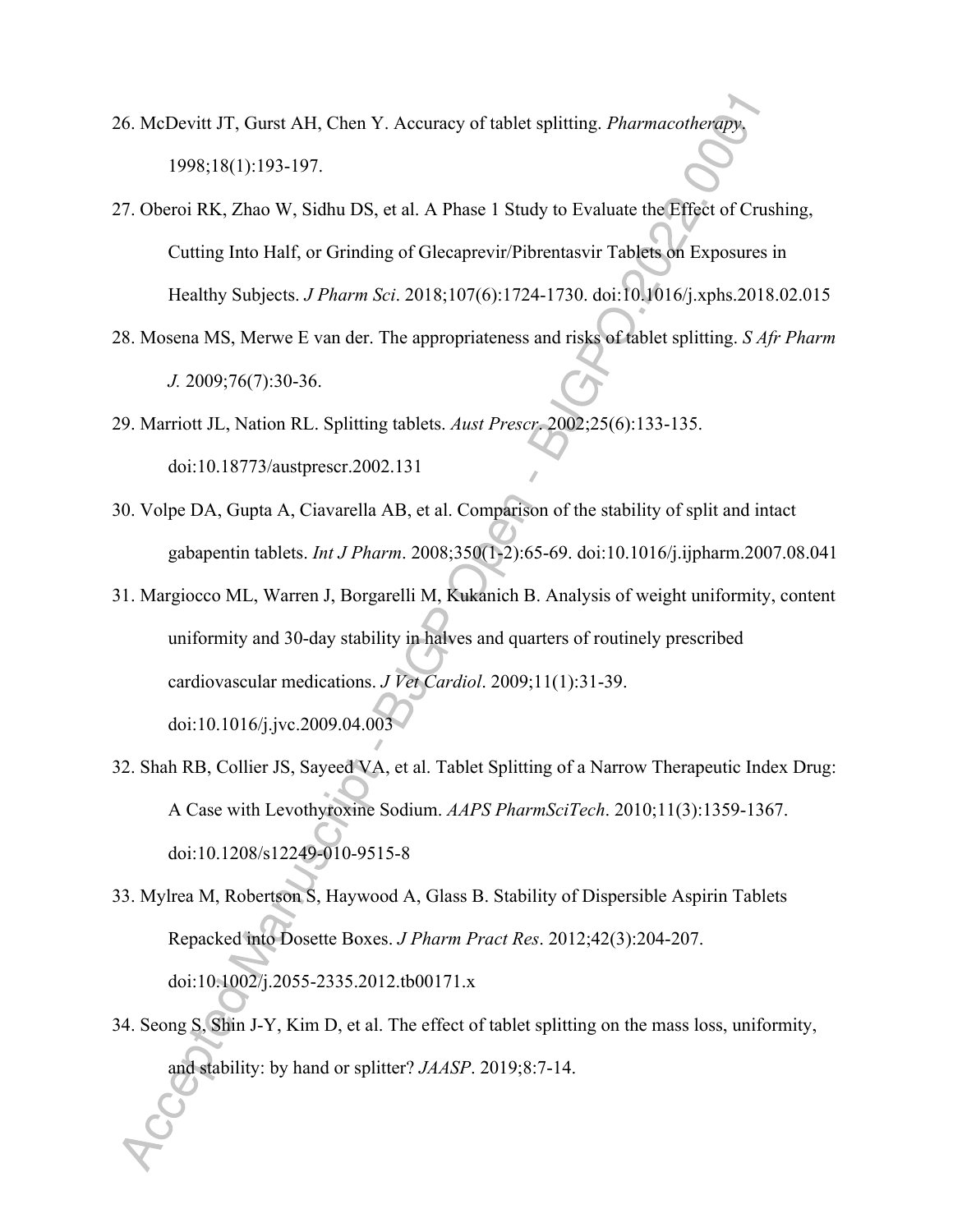- 35. Grissinger M. Tablet Splitting—Only If You "Half" To. *P T*. 2010;35(2):69-70.
- 36. Stafford RS, Radley DC. The potential of pill splitting to achieve cost savings. *Am J Manag Care*. 2002;8(8):706-712.
- 37. Quinzler R, Szecsenyi J, Haefeli WE. Tablet splitting: patients and physicians need better support. *Eur J Clin Pharmacol*. 2007;63(12):1203-1204. doi:10.1007/s00228-007-0382-5

38. Tahaineh LM, Gharaibeh SF. Tablet Splitting and Weight Uniformity of Half-Tablets of 4 Medications in Pharmacy Practice. *J Pharm Pract*. 2012;25(4):471-476.

doi:10.1177/0897190012442716

- 39. Teng J, Song CK, Williams RL, Polli JE. Lack of Medication Dose Uniformity in Commonly Split Tablets. *J Am Pharm Assoc (Wash)*. 2002;42(2):195-199. doi:10.1331/108658002763508489
- 40. Cook TJ, Edwards S, Gyemah C, et al. Variability in Tablet Fragment Weights When Splitting Unscored Cyclobenzaprine 10mg Tablets. *J Am Pharm Assoc*. 2004;44(5):583- 586. doi:10.1331/1544-3191.44.5.583.Cook
- 41. Zaid AN, Al-Ramahi RJ, Ghoush AA, et al. Weight and content uniformity of lorazepam half-tablets: A study of correlation of a low drug content product. *Saudi Pharm J*. 2013;21(1):71-75. doi:10.1016/j.jsps.2011.12.009
- 42. Rosenberg JM, Nathan JP, Plakogiannis F. Weight Variability of Pharmacist-Dispensed Split Tablets. *J Am Pharm Assoc (1996)*. 2002;42(2):200-205. doi:10.1331/108658002763508498
- 43. Polli JE, Kim S, Martin BR. Weight Uniformity of Split Tablets Required by a Veterans Affairs Policy. *J Manag Care Pharm*. 2003;9(5):401-407. doi:10.18553/jmcp.2003.9.5.401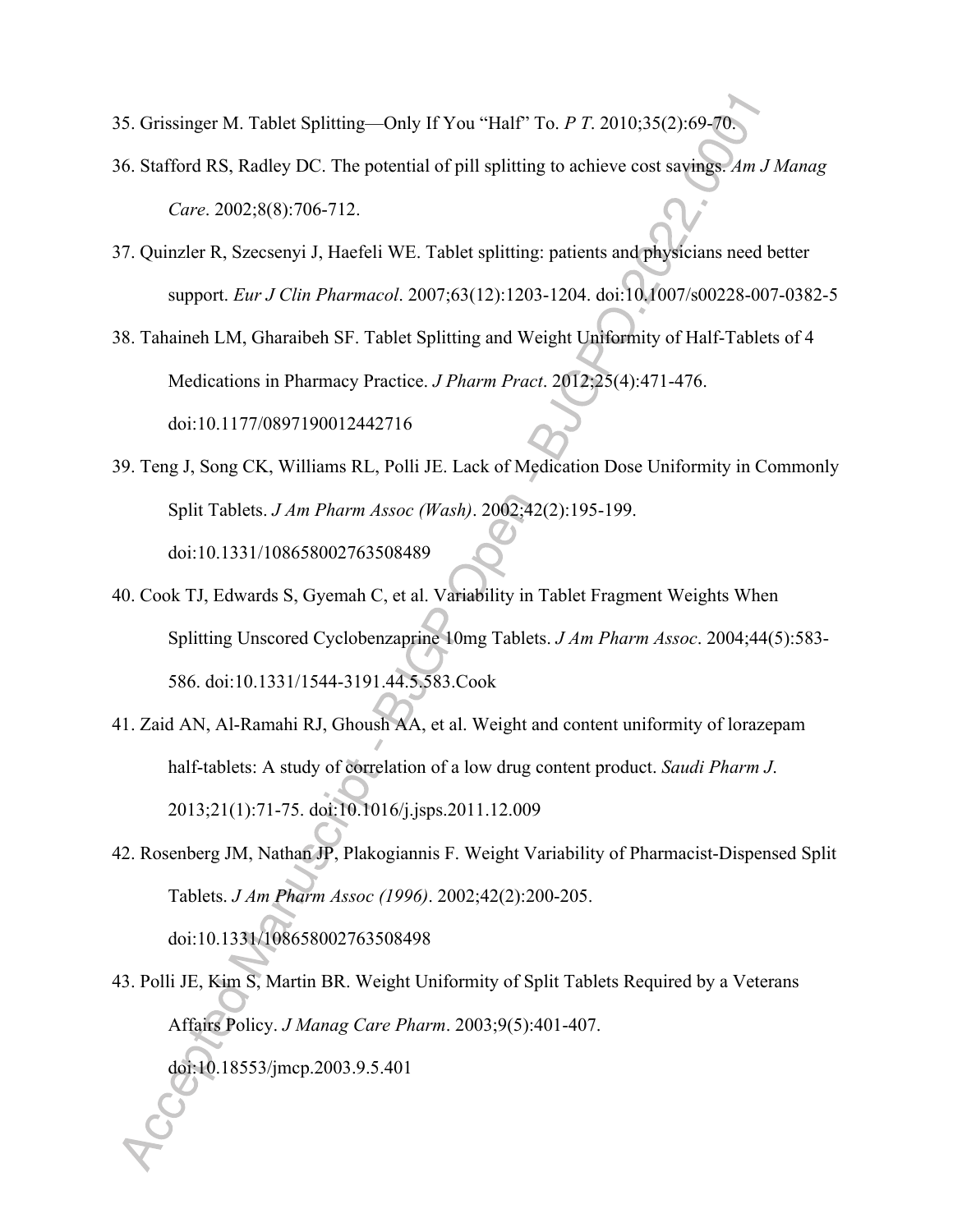- 44. Isbera M, Abbood A, Ibrahim W. Weight and Content Uniformity of Warfarin Sodium Half Tablets. *Res J Pharm Technol*. 2016;9(3):215. doi:10.5958/0974-360X.2016.00039.1
- 45. Nolly RJ, Rodrigues P, Thoma L. Weight Variability of Scored and Unscored Psychotropic Drug Tablets Split by a Uniquely Designed Tablet Splitting Device. *Hosp Pharm*. 2005;40(4):321-325. doi:10.1177/001857870504000406
- 46. De Baerdemaeker LE, Mortier EP, Struys MM. Pharmacokinetics in obese patients. *BJA CEPD.* 2004;4(5):152-155. doi:10.1093/bjaceaccp/mkh042
- 47. Freeman MK, White W, Iranikhah M. Tablet Splitting: A Review of the Clinical and Economic Outcomes and Patient Acceptance Second of a 2-part series. Part 1 was published in May 2012 (Consult Pharm 2012;27:239-53). *Consult Pharm*. 2012;27(6):421-430. doi:10.4140/TCP.n.2012.421
- 48. Helmy SA. Tablet Splitting: Is It Worthwhile? Analysis of Drug Content and Weight Uniformity for Half Tablets of 16 Commonly Used Medications in the Outpatient Setting. *J Manag Care Pharm*. 2015;21(1):76-88. doi:10.18553/jmcp.2015.21.1.76
- 49. Parra D, Beckey NP, Raval HS, et al. Effect of Splitting Simvastatin Tablets for Control of Low-Density Lipoprotein Cholesterol. *Am J Cardiol*. 2005;95(12):1481-1483. doi:10.1016/j.amjcard.2005.02.019
- 50. Duncan MC, Castle SS, Streetman DS. Effect of Tablet Splitting on Serum Cholesterol Concentrations. *Ann Pharmacother*. 2002;36(2):205-209. doi:10.1345/aph.1A233
- 51. Gee M, Hasson NK, Hahn T, Ryono R. Effects of a Tablet-Splitting Program in Patients Taking HMG-CoA Reductase Inhibitors: Analysis of Clinical Effects, Patient Satisfaction, Compliance, and Cost Avoidance. *J Manag Care Pharm*. 2002;8(6):453- 458. doi:10.18553/jmcp.2002.8.6.453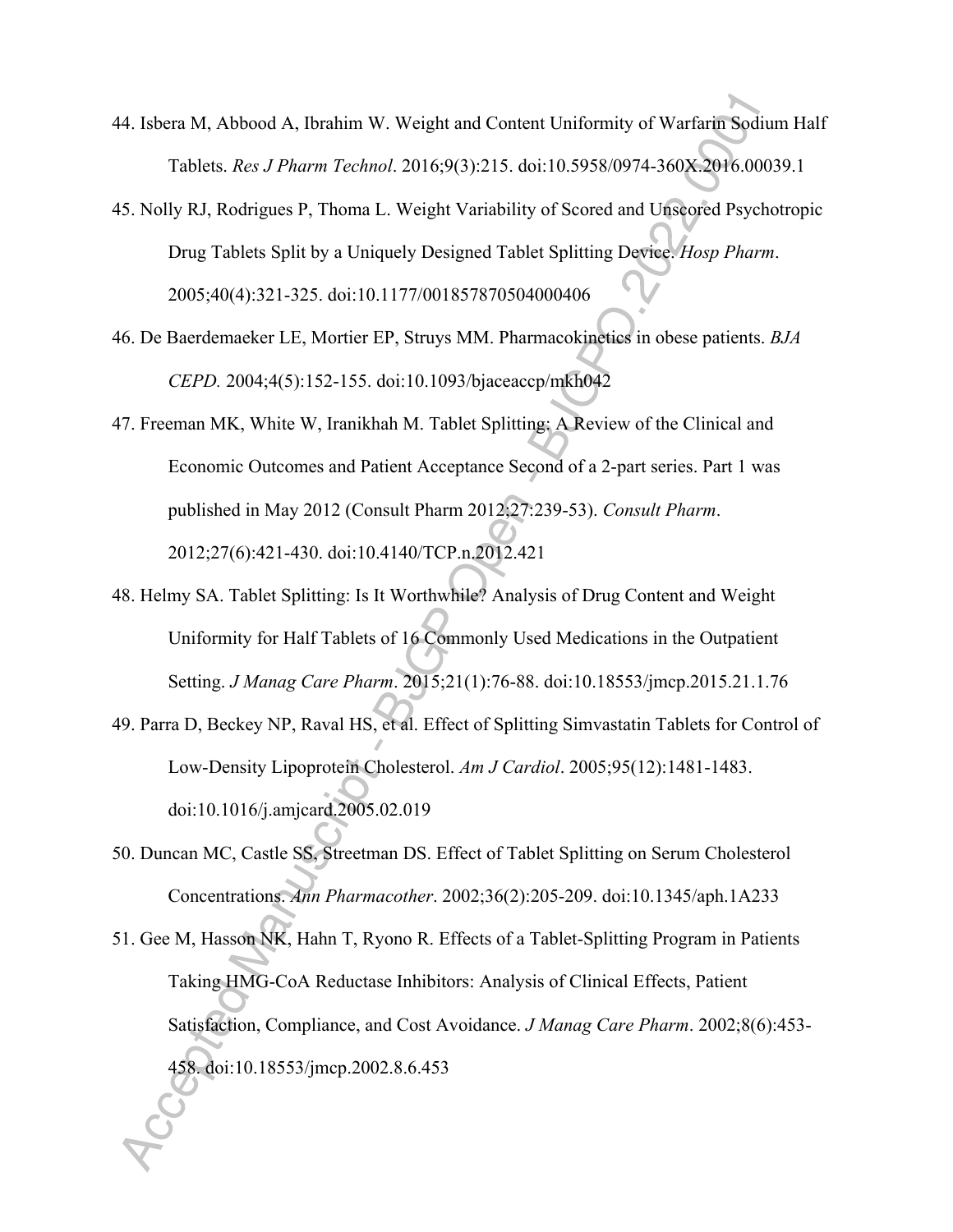- 52. Jonkman JH, van der Boon WJ, Schoenmaker R, et al. The absolute bioavailability of a new pediatric sustained release theophylline tablet, when given as whole or divided tablets. *Int J Clin Pharmacol Ther Toxicol*. 1984;22(9):506-510.
- 53. Mandal TK. Effect of tablet integrity on the dissolution rate of sustained-release preparations. *J Clin Pharm Ther*. 1996;21(3):155-157. doi:10.1111/j.1365-2710.1996.tb00015.x
- 54. Costa P, Sousa Lobo JM. Divisability of Diltiazem Matrix Sustained-Release Tablets. *Pharm Dev Technol*. 2001;6(3):343-351. doi:10.1081/PDT-100002616
- 55. Chua H, Hauet Richer N, Swedrowska M, et al. Dissolution of Intact, Divided and Crushed Circadin Tablets: Prolonged vs. Immediate Release of Melatonin. *Pharmaceutics*. 2016;8(1):2. doi:10.3390/pharmaceutics8010002
- 56. Moreland TA, McMurdo MET, McEwen J. Multiple dose comparison of a whole 240 mg verapamil sustained-release tablet with two half tablets. *Biopharm Drug Dispos*. 1989;10(3):311-319. doi:10.1002/bdd.2510100309
- 57. [Special Edition: March 2020] Pill splitting: Making the most of meds in a time of need. https://www.ti.ubc.ca/2020/03/23/special-edition-march-2020-pill-splitting/
- 58. De Spiegeleer B, Van Bortel L, Castelein P, et al. The paradox of scored tablets: a costsaving risk. *Pharmazie*. 2009;(8):550-552. doi:10.1691/ph.2009.9532
- 59. Fawell NG, Cookson TL, Scranton SS. Relationship between tablet splitting and compliance, drug acquisition cost, and patient acceptance. *Am J Health Syst Pharm*. 1999;56(24):2542-2545. doi:10.1093/ajhp/56.24.2542
- 60. Freeman MK, White W, Iranikhah M. Tablet Splitting: A Review of Weight and Content Uniformity Part 1 of a 2-Part Series. Next month: Table Splitting—A Review of the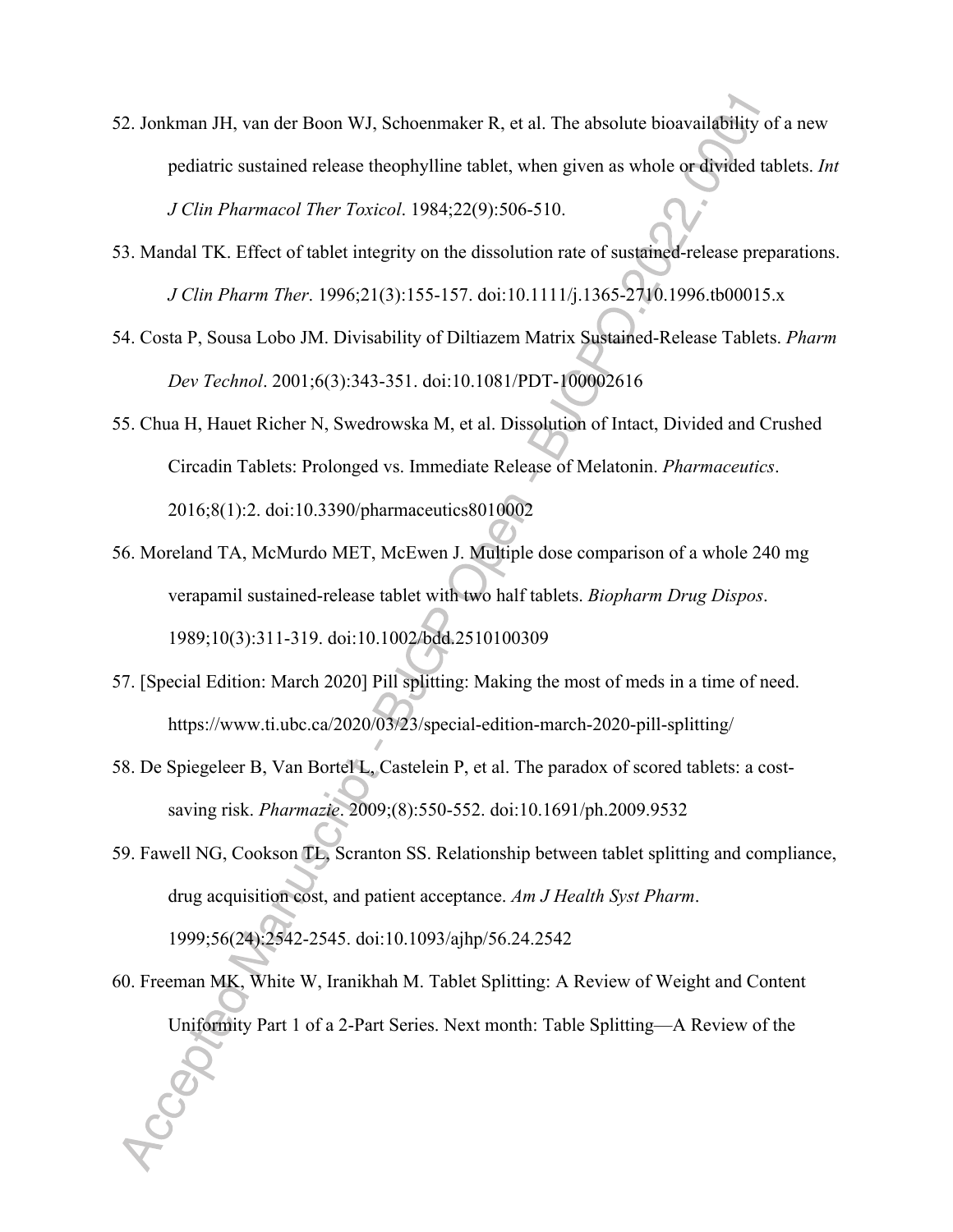Clinical and Economic Outcomes and Patient Acceptance. *Consult Pharm*.

2012;27(5):341-352. doi:10.4140/TCP.n.2012.341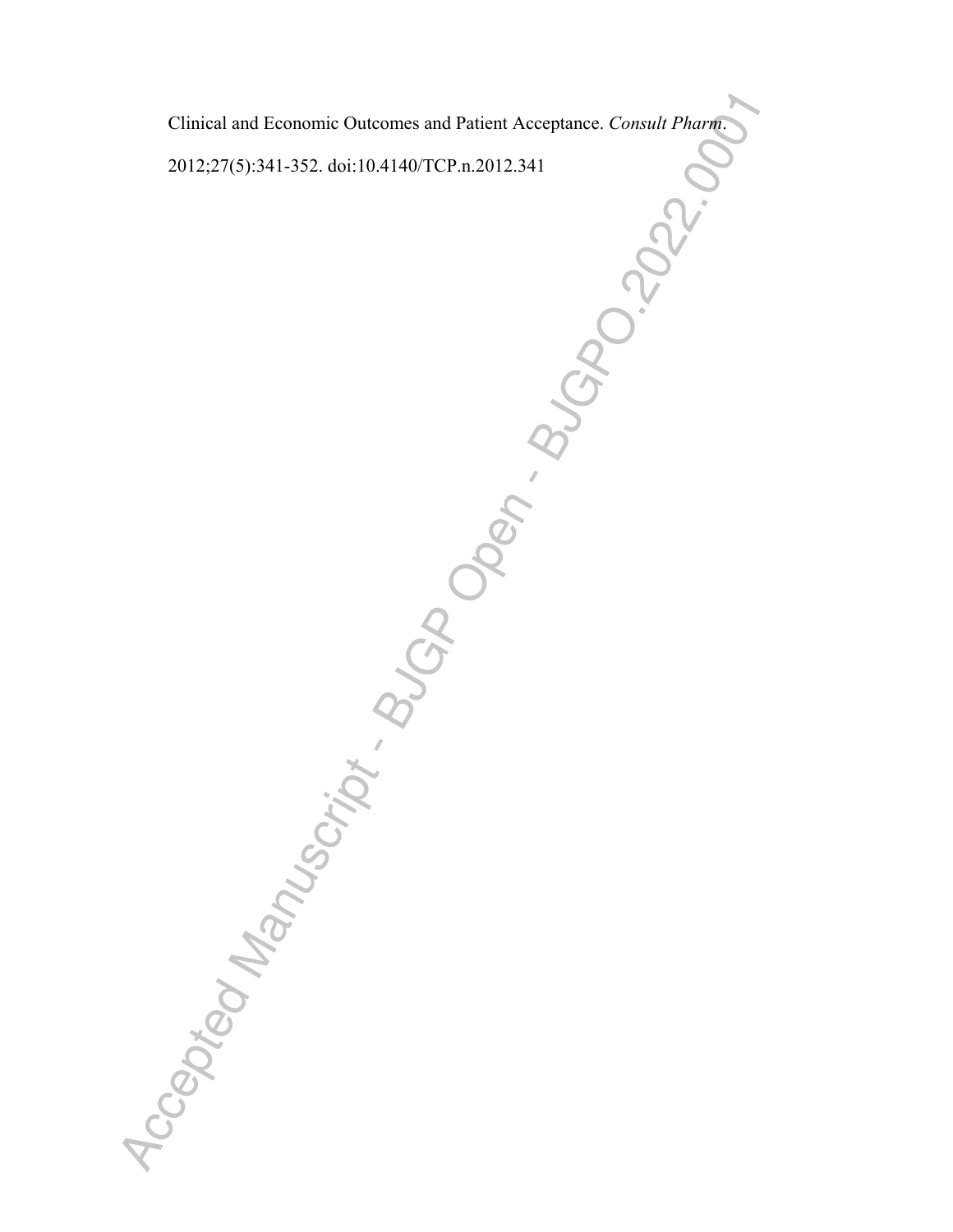